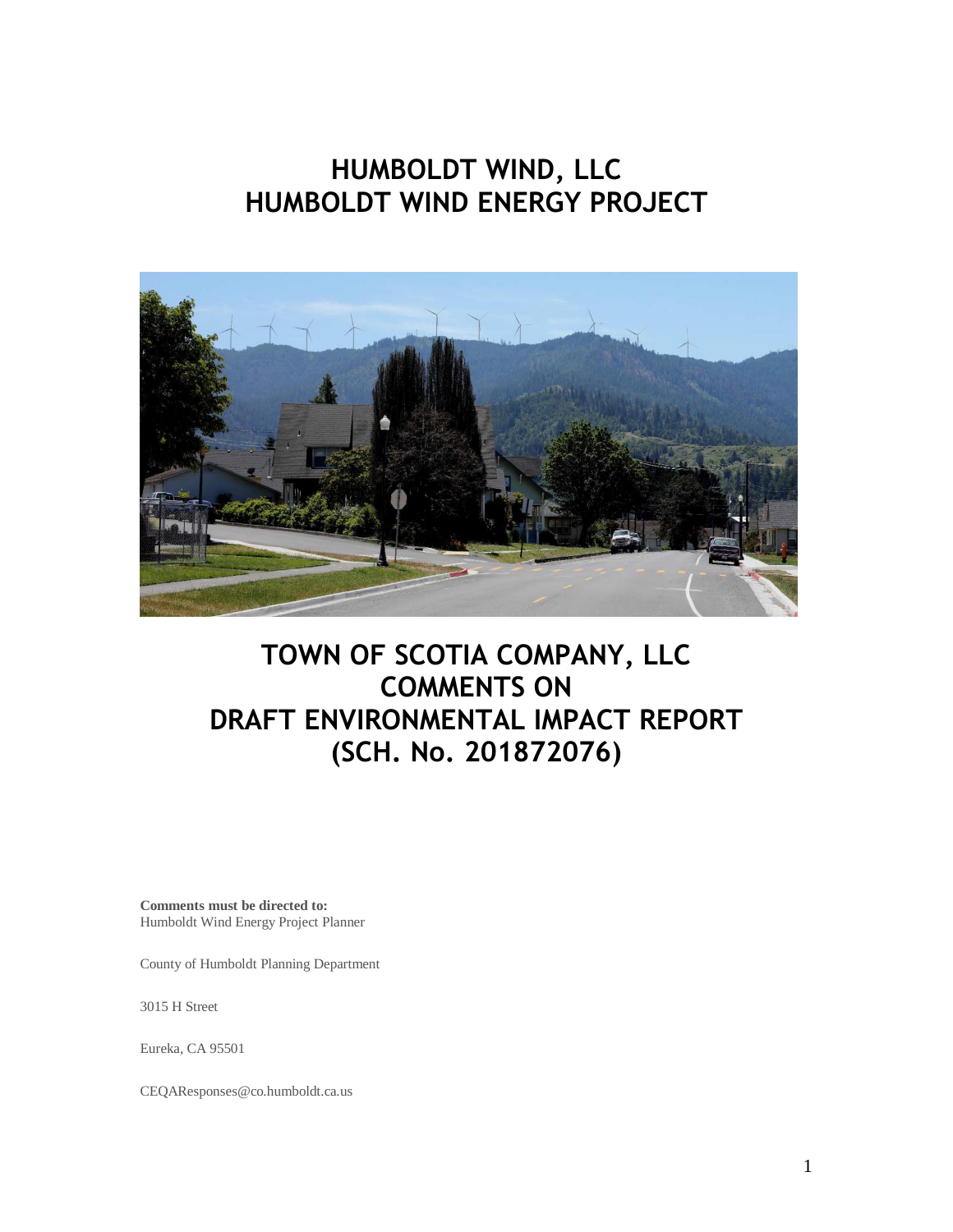

June 12, 2019

Humboldt County Planning and Building Department Eliz Burks 3015 H Street Eureka, CA 95501

RE: DEIR SCH #2018072076

Dear Ms. Burks,

### **INTRODUCTION**

On behalf of the Town of Scotia Company, LLC ("Town of Scotia" or "TOS") which owns an operates most of the residential, commercial, and institutional properties in the community of Scotia, CA, we present our responses to and comments upon the Draft Environmental Impact Report (DEIR) for the proposed Humboldt Wind Project ("Project") to be located immediately adjacent to, south and southwest of Scotia and on Monument and Bear River Ridges.

After careful consideration and close review of the DEIR, Town of Scotia hereby joins with entities and organizations such as the City of Rio Dell, the Wiyot Tribe, Scotia Community Services District and others in urging the County to reject this DEIR as inadequate, inaccurate and inconsistent the CEQA. We believe this Project could irreparably damage our environment and materially impact our community, and we urge the County to adopt the identified environmentally superior alternative of "NO Project".<sup>1</sup>

TOS supports well planned alternative energy projects, sited in appropriate locations. However, this project, as proposed, is none such. It will cause several significant adverse, unmitigated and unavoidable impacts to our community.

# **EXECUTIVE SUMMARY OF COMMENTS AND CONCERNS**

#### FALSE WATER SUPPLY CLAIM

 $\overline{a}$ 

For one thing, the DEIR and appendix T provides an erroneous water supply claim and analysis, asserting that effluent from Scotia's sewer plant which is not secured, not suitable or legally available to the Project will provide the 62 acre ft of construction process water resources needed to create concrete, abate dust, compact soil fills and wash down equipment. We address this glaring error in Section I of our specific comments.

<sup>&</sup>lt;sup>1</sup> Town of Scotia hereby adopts and incorporates by reference the comments and DEIR responses submitted on behalf of the aforementioned organizations and entities in order to exhaust administrative remedies in the event of litigation.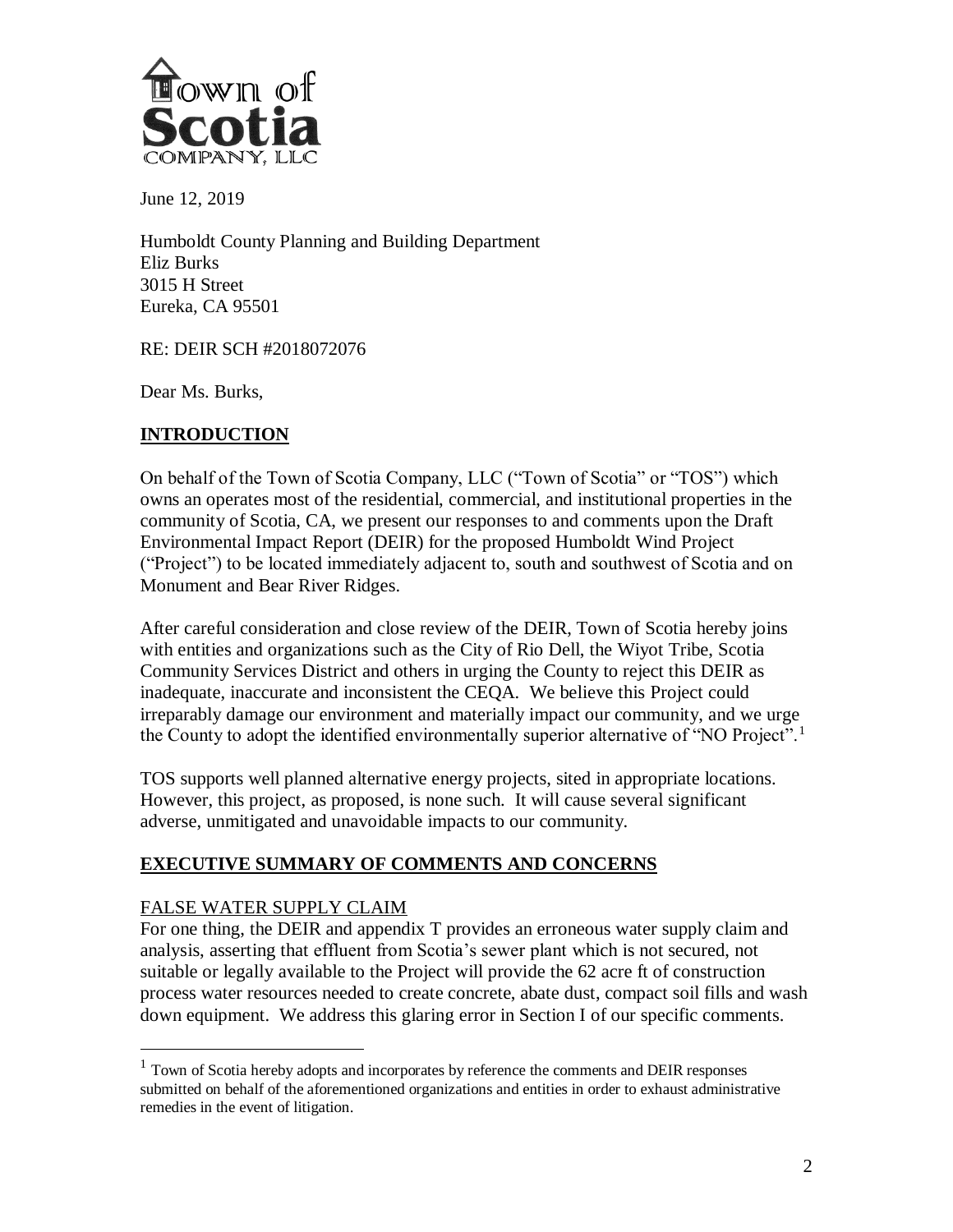### UNAVOIDABLE ADVERSE AESTHETIC IMPACTS

Scotia is surrounded by scenic vistas, predominantly including Monument and Bear River Ridges, and many of our tenants and home buyers choose to live, work and recreate in Scotia particularly because of our outstanding visual surroundings.

Should the project be built-out as planned, those surrounding will be forever adversely changed. The DIER declares these impacts to be *unavoidable*. No mitigation can adequately ameliorate the material injury to our community. We address adverse visual impact more particularly in Section II of our comments.

While visual impacts are a primary concern, our comments also focus on the unmitigated and significant adverse impacts the proposed project would have on the following values:

- Scotia's status as a Special Historic District of statewide, even national significance (discussed in Section III of our comments);
- Solid Waste:
- Agricultural and Forestry Resources;
- Geology and Soils, erosion;
- Greenhouse Gas Emissions:
- Hazardous Materials;
- Safety Hazards from use of Explosives;
- Operational Hazards;
- Hydrology and Water Quality;
- Transportation and Traffic;
- Fire Safety, Protection, Risk Planning;
- Biological Resources;
- Murrelets, Raptors, etc.

# FAST TRACK, SHORT CIRCUIT

For *most all* of these impacts, analysis has been deferred, delayed to a later time, when not-yet-devised studies, plans, programs or managements schemes are intended to provide more complete insight into the significance of potential impacts or to provide mitigation to ameliorate those impacts. This "Rush job" serves the interest of Terra Gen, but not of the public or the purposes of CEQA. The haste to "fast track" his project has driven the EIR consultant to improperly truncate its analysis and to rely on subsequent preparation of plans *Not Subject to Public Review* to resolve almost all legitimate concerns.

#### PIECEMEAL REVIEW TO HIDE IMPACTS

This strategy also seeks to break-up the project impact and mitigation analysis into dozens of "black box" processes, submitted *after project approval and certification* of environmental review. These plans are often to be provided only to the County Planning Director or some other agency, thus "piece-mealing" the review to minimize or manipulate impacts. The Practice is so heavily relied upon, and so often employed, as to be elevated to an art form in the DEIR. In Section IV of our comments, we have specifically identified *dozens* of instances of deferred analysis and manipulation in the DEIR.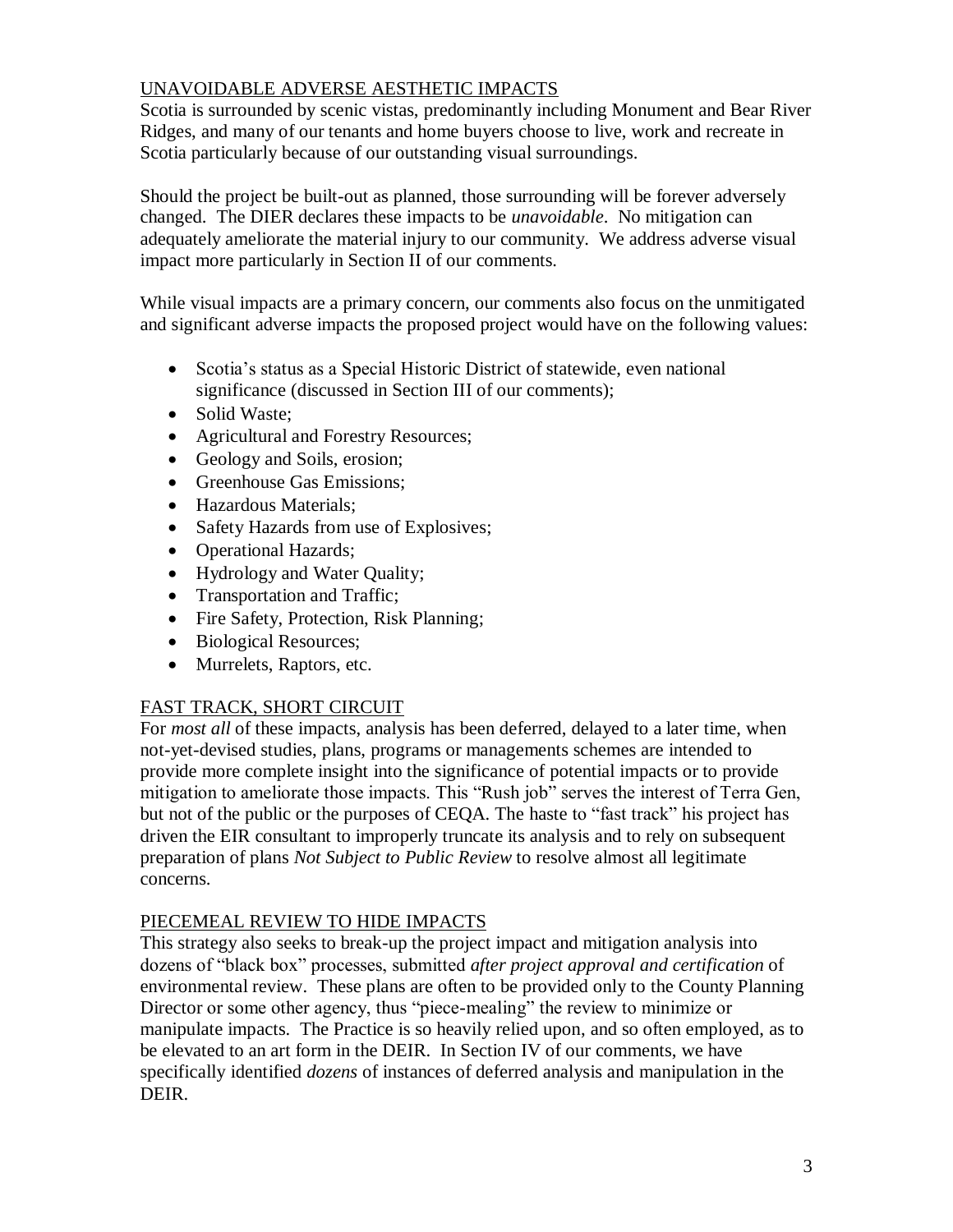As a consequence, the DEIR is bereft of credibility; hollow of substance much more baldface advocacy than dispassionate analysis. A more fulsome DEIR must be assembled and recirculated for pubic review.

#### LEGITMATE ALTERNATIVES IGNORED

TOS also objects to the failure to consider or evaluate far-superior alternatives such as, *off-shore* wind power projects, one of which has recently been the subject of planning, preparation and public discussion.

#### Off-Shore Wind Energy Option Superior

RCEA, Principal Power, Inc., EDPR off shore North American, LLC and Aker Solutions, Inc. recently submitted a lease application to the Bureau of Ocean Energy Management for a comparable off shore wind energy farm. That project promises to be far superior, without almost any of the significant unavoidable adverse impacts identified to result from this Project.

#### On-Shore Wind Generation Alternative Sites Not Examined

We also recognize that there are other alternative locations from *on-shore* wind turbine generation which would not pose the same adverse impacts to so many innocent residents, tenants, homeowners, workers, and visitors in and around the "ground zero" communities Scotia and Rio Dell. For some reason, these alternatives were not considered in the DEIR.

An example is the "Schoolhouse Hill" area near Kneeland just west of the PG&E Bridgeville Substation. Prior study has yielded "wind maps" produced by the National Research Energy Laboratory (NREL). In reference to these maps, wind characteristics on Schoolhouse Hill are very similar to those on Bear River and Monument Ridge.

Many of the significant adverse visual impacts posed by this project could be eliminated all together. This alternative should be given a good faith analysis and that evaluation should be recirculated for public review.

Town of Scotia has the following specific comments and concerns regarding the project and the DEIR.

# **I. False Water Supply Analysis.**

#### **The Project does not have a reliable source for construction process water.**

The DEIR asserts [at 3.1.3 Utilities (p.3-8) and in the Draft Water Supply Appendix T (3-1) "Water Supply Planning/Project Water Supply and Demand,"] the project will require 62 acre feet (20,202,789 gallons) of water for construction activities, like roadwatering/ dust suppression, concrete mixing, soil backfill compaction and equipment wash-out, etc.

• The DEIR erroneously asserts this mass volume of a project citied essential resource will come from the partially treated wastewater effluent from the nearby *Scotia Community Services District's* (SCSD) *Scotia Log Pond*. That is simply inaccurate, and impossible.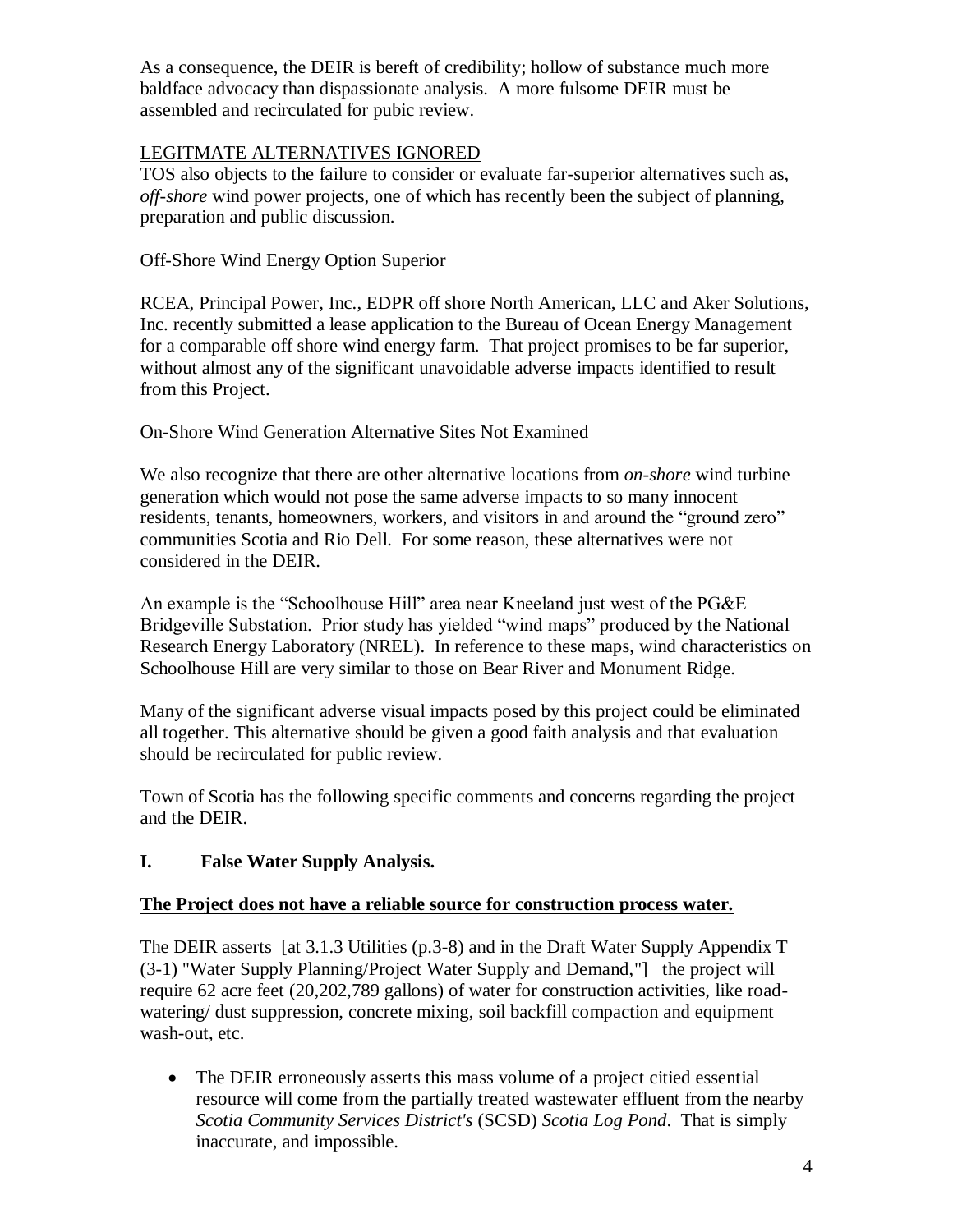- As the SCSD District Staff has explained at its public Board of Directors' meetings, and in its DEIR comments, No one -- not the Applicant Terra Gen, or the County or the EIR Drafter AECOM -- has ever even approached the Community Services District about using that log pond water. If they had, the proposed use would have been rejected as an unpermitted use.
- The Log Pond property, the Sewer Treatment Plant (of which the Pond is a part), as well as the Drinking Water Treatment Plant, and the very Eel River Water Rights and Community Water System Permit for the entire town of Scotia are all owned, operated, licensed and permitted by the Community Services District (SCSD).
- Under SCSD's current National Pollution Discharge Elimination System (NPDES) permits, that sewage effluent water may not be bought, sold or traded for use off-site, outside of Scotia; nor may it be exported by water truck or any other means or to any other location.<sup>2</sup>
	- o In fact, the 'water' in the Log pond is comprised of incompletely treated sewer plant effluent, and even if it was legally available -- which is not the case -- it is not suitable for construction.
	- o The pH from HRC Power Plant operations effluent which also discharges through a ditch into the Log Pond, [for example], varies significantly (up to a caustic pH 14), and inputs from industrial processing at the HRC Sawmill and power plant are often out of compliance with the regulatory standards for discharge into and out of the Log Pond.
- There probably is not 62 acre-feet of water in the entire Log Pond, but even if there was, a substantial level of the Scotia Log Pond water is always retained as a "last means of defense" as a fire suppression source. Neither the SCSD nor the Community would sell off that "last defense" source.
	- o In 1992, after three earthquakes of substantial magnitude over a couple days, power and water pressure were both lost in Scotia, gas leaks ensued, fire erupted, and the Scotia Shopping Center market and adjacent commercial buildings began to burn.
	- o The entire block of the Scotia Center was destroyed over the next couple days, but with herculean effort, and drawing water for fighting fires directly from the Log Pond, the historic Winema theater and other nearby priceless historic facilities (Scotia Museum, Hospital, etc.) were saved.
- The terms of the NPDES Permit are clear and *prohibit* the DEIR proposal Log Pond effluent use, which is simply *presumed* by the DEIR writer, without substantial evidence in support of the assertion or any other basis or analysis in the DEIR whatsoever.
- We understand, from recent SCSD Board proceedings, that the SCSD is now considering an agreement for placement of floating Solar (photo-voltaic) panels on the surface of the Scotia Log Pond, and any withdrawal of heavy industry

 $\overline{a}$ 

 $2$  Note: The comment writer personally negotiated the NPDES permit with Regional Water Quality Control Board staff for the Scotia Waste Water Treatment Facility (WWTF). Town of Scotia then conveyed the WWTF as well as the Log Pond, water rights and all the relevant real and personal property to the Scotia Community Services District in 2016, and it has operated independently as a public agency since.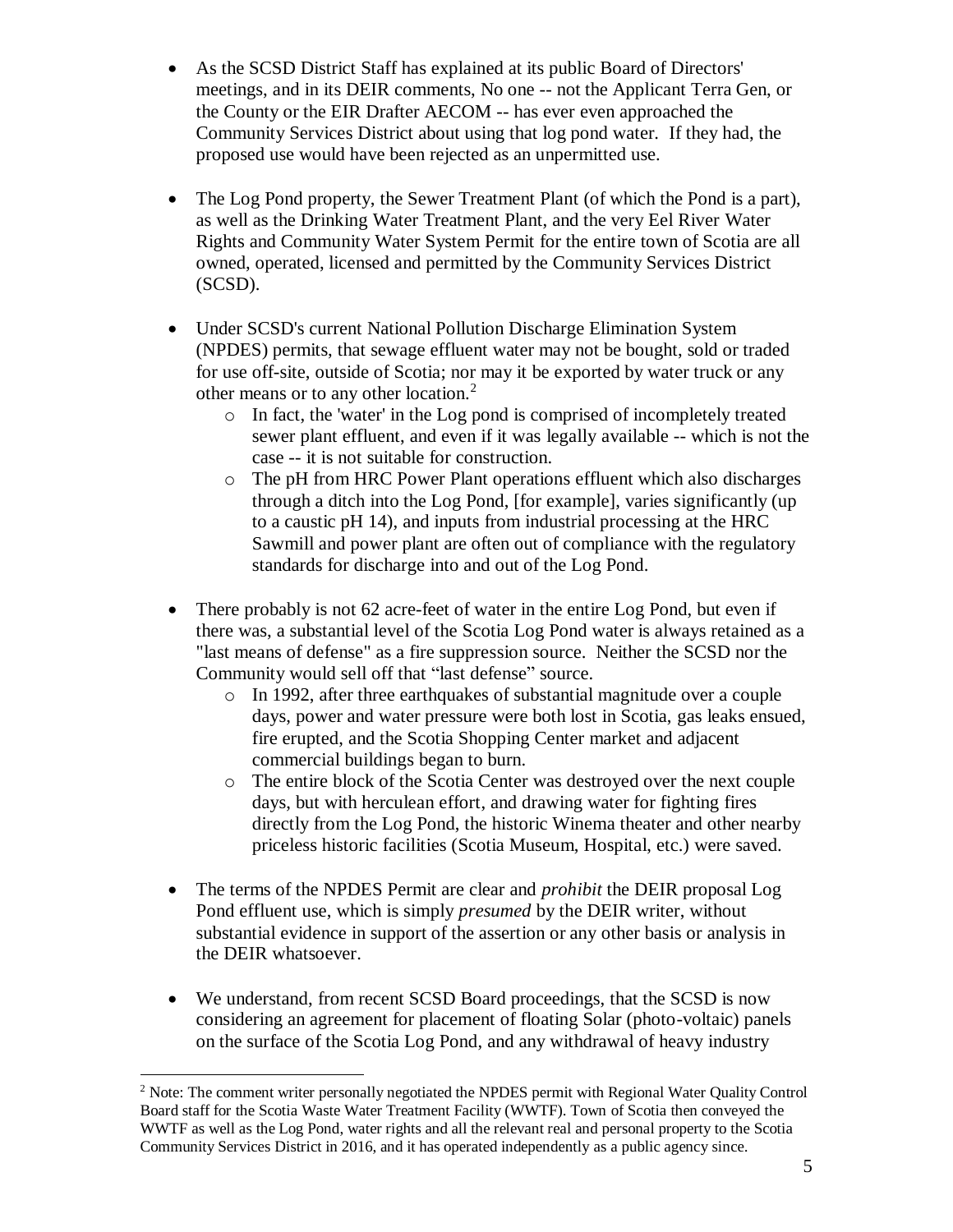construction process water would be inconsistent with that reasonably foreseeable proposed alternative energy project going forward.

- The DEIR contains a flawed and simply incorrect Water Supply analysis. That is obviously a key part of any proposed construction project of the size and scope of Terra-Gen's industrial scale wind factory, and the water availability analysis must now be completely revised.
- New source evaluation will require new impact analyses for such an extraordinary volume of water, required for so many project functions. That significant new information must be made available for meaningful public review and comment, and the DEIR must be *recirculated*.

### **II. Aesthetics.**

Adverse impacts to aesthetic values of the town of Scotia, its resident tenants, homeowners, workers, visitors and tourists, is perhaps the single most prevalent and most often expressed concern about the Project. Town of Scotia Company, LLC hereby joins such organizations as the Wiyot Tribe, the City of Rio Dell, the Scotia Community Services District and local community members, environmental and conservation organizations in opposition to the Project placement on Bear River Ridge and/or Monument Ridge, both of which loom over Scotia and Rio Dell as the most prominent landscape features of the scenic vistas surrounding our special communities.

The DEIR employs visual resource assessment methodologies based upon Federal Guidelines for visual impact assessment on highway projects. This is an inappropriate methodology. Based on that analysis, the aesthetic impact of the Project is broken into physical perspectives and assigned components of "cultural order" and "natural harmony", including subjective elements such as "vividness", "intactness", and "unity". All of this appears to be an effort to breakdown and measure with precision what is admittedly a subjective, though common sense, determination.

- The analysis concluded that the Project will have *significant adverse, unavoidable impact* upon the current scenic vistas of the ridges above Scotia, even after mitigation.
- No basis or reasoned analysis, no substantial evidence is presented to support an argument for *overriding* these concerns over threatened adverse impacts.

Town of Scotia Company, LLC (TOS) has a special interest in maintaining the historic integrity and scenic coherence of the town of Scotia because it *owns most of the town*.

- TOS acquired such ownership by distribution from the bankruptcy estate following reorganization of the Pacific Lumber Company in 2007.
- All of the residents in Scotia are either *tenants* who live in houses owned by Town of Scotia Company or *homeowners* who have purchased their home from the Town of Scotia Company in the last 2 or 3 years in connection with the planned subdivision and privatization of the former company town as a part of the Reorganization Plan.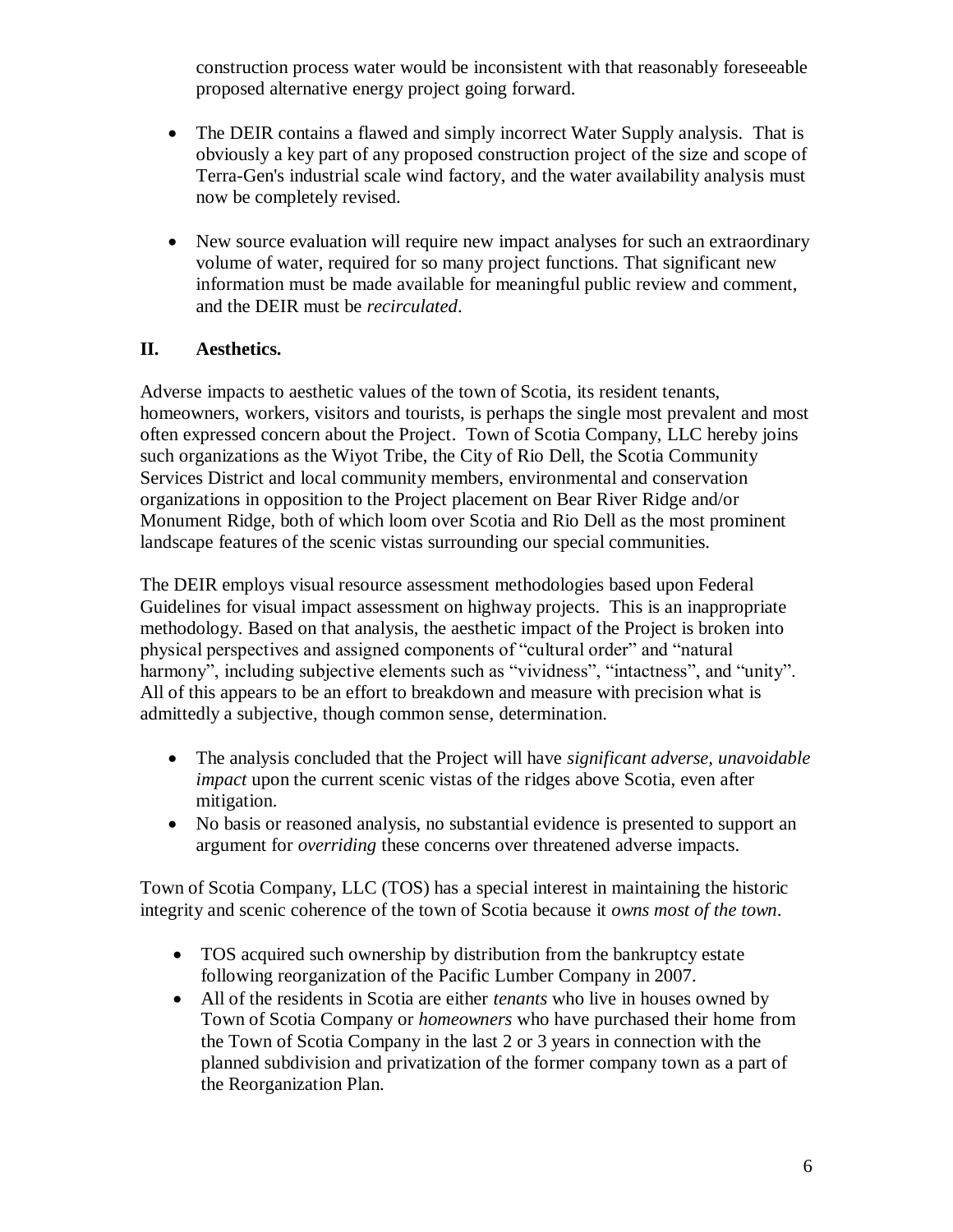- In addition, the Town of Scotia Company is required to disclose pendency of this significantly impactive industrial wind factory Project to prospective purchasers under standard subdivision and real estate marketing law.
- The DEIR admits that the visual impact of this prospective project will be significant and adverse to the town of Scotia. We reasonably fear the visual blight of an industrial mechanized wind factory that will forever affect the heretofore open, undeveloped pastoral hillslopes and ridges that rise steeply from the Eel River along which Scotia is located. The photo visualization attached from Terra-Gen, which probably minimizes the impact to Scenic Vistas in Scotia, is reflective of those visual impacts. Ugly. Inconsistent. Unnecessary.

# **Impact 3.2-1**

The DEIR admits the Project's introduction of wind turbine generators would be noticeable at all viewing distances throughout Scotia, and these tall vertical structures would degrade visual quality. This impact would be significant. The Project is, therefore inconsistent with the General Plan.

- The General Plan recognizes the importance and seeks to protect all scenic vistas throughout Humboldt County.
- "Scenic Beauty is perhaps the most notable characteristic of Humboldt County for visitors and one of the most appreciated attributes among residents. Forested hillsides, working agricultural land, river corridors, and the coast provide a range of stunning scenic areas. Certain of these are exemplary and warrant protections to maintain the County's characteristic scenic beauty and unique sense of place. ("Humboldt County General Plan Section 10.7.2" Scenic Resources.)
- However, the DEIR turns this proclamation on its head. "The General Plan does not identify specific scenic vistas. Because the General Plan does not identify *specific* vistas from which the Project impacts could be assessed, construction, operation or decommissioning of the Project would result in *no impact* on scenic vistas as defined by the General Plan."

This last summary and conclusion is characteristic of the DEIR's reliance upon non-sense rather than analysis, so often reaching a conclusion without any support in the record and contrary to logic or common understanding.

- At least regarding relevant *criteria*, we agree with the DEIR that the "relevant CEQA criterion is whether the proposed Project would substantially degrade the existing visual character or quality of public views of the site and its surroundings." (Page 3.2-34).
- The answer here is absolutely "yes". There would be a substantial degradation of the existing visual character of the site and its surroundings.
- The DEIR states that "ground disturbance to widen shoulders and cut and fill slopes, WTG pads, staging/equipment laid down areas, and batch plant pads would result in both adverse impacts on scenic vistas along Bear River ridge and on the visual character of the ridges viewed from surrounding locations."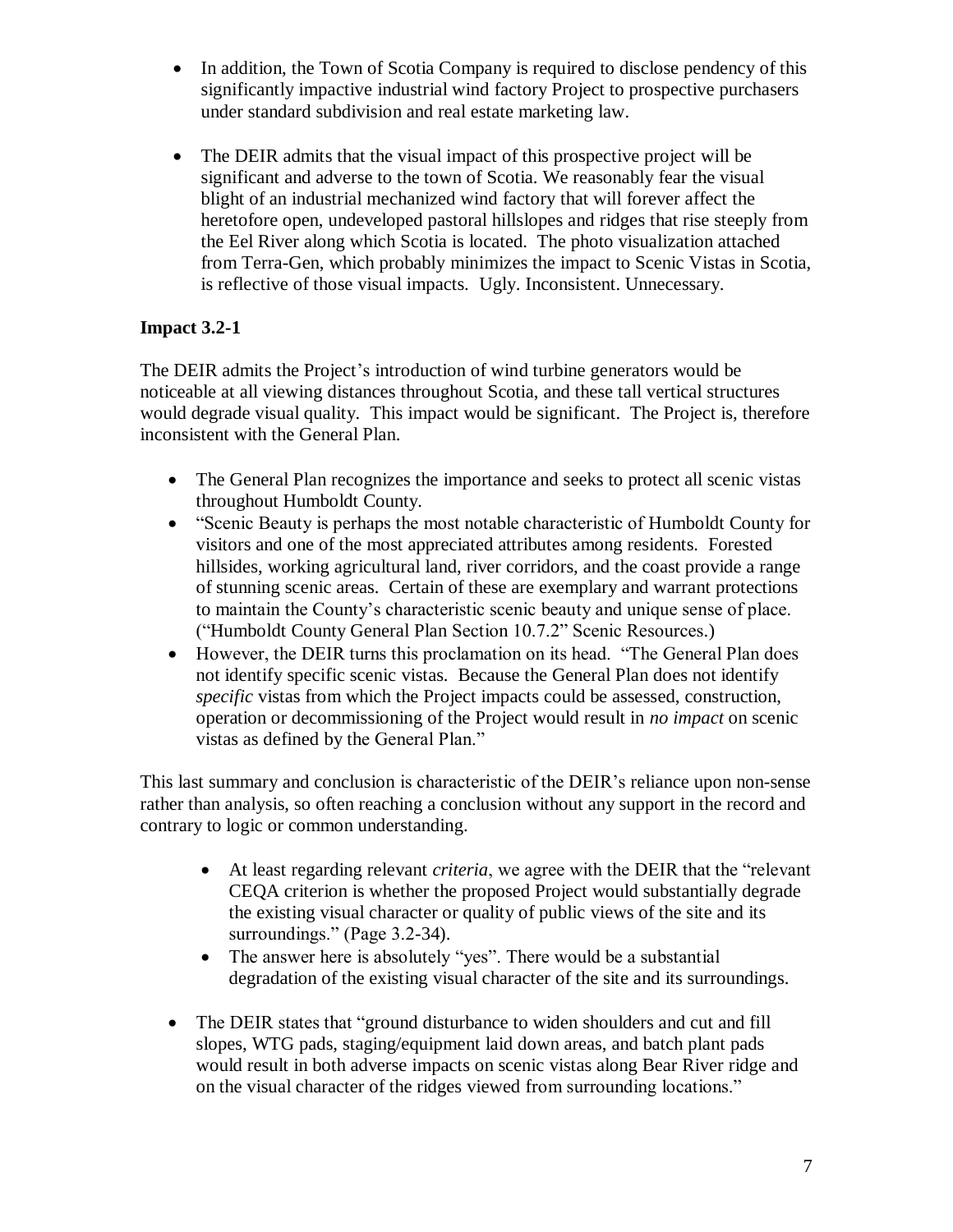- The DEIR further states that grading, compaction and vegetation removal would increase the potential for erosion, which could further degrade the visual resources along the ridge.
- Humboldt County General Plan Standard E-S3: Wind Generating Facilities specifies that wind generating facilities are conditionally permitted in most land use designations. However, the standard requires consideration of both the *height* and *appearance* and design of those facilities.
- General Plan requires as a *necessary finding* for project approval that those facilities **Not** be detrimental to the public convenience or welfare, and will **Not** result in material damage or prejudice to other property in the vicinity. (Standard ES-3 B, E,  $\&$  C). Those finding can not be made or supported here, and no effort is made, or evidence presented, to do so.

For all these reasons, the Project is inconsistent with Humboldt County General Plan and should be rejected.

- The DEIR finds that "across all viewsheds, analyzed in detail in Appendix C, the WTG's would....create a strong contrast visually with the broader horizontal lines of the horizon."
- "Spinning the rotor blades would further contrast with the most static elements in the view….. WTG's would appear silhouetted above the ridge top trees". "Thus the Project would redefine the skyline".
- "For many of the Key Observation Points... vividness would be increased because of the addition of memorable features in other KOP's."
- "Introducing a wind generation facility into landscapes that predominantly feature rural residential and agricultural uses would generally reduce the compositional harmony of these views....."(3. 2-54 passim. emphasis added).

Further conflicts with the General Plan Policies and Standards include the following regarding Facility Operations:

• "In this view "KOP3" (Scotia Main Street) the WTG's would appear prominent human-made features above the forested ridgeline in the background. ….the presence of the WGT's would increase the memorability of human-made features; the motion of spinning rotor blades and the darkened structures, backlit in views to the south from Scotia would be noticeable."

These are impacts that will affect the aesthetics as perceived from the town of Scotia, essentially forever. 600 foot towers are approximately the size of *55 story skyscrapers!*  This is what will be remembered of one's visit to Scotia. To have up to 60 of these mechanisms marching across the scenic vista of the undeveloped ridges above Scotia certainly increases the "vividness" of the experience, but like a train-wreck, that "vivid" experience is entirely negative.

Under the General Plan policies the scenic beauty of Humboldt County is deserving of protection, not exploitation. The DEIR has already found these impacts to aesthetics will be significant, adverse, unavoidable, even after mitigation. Therefore, the Planning Commission or the Board of Supervisors would have to find *overriding considerations* in order to even consider approving this Project. No reasoned argument is made in the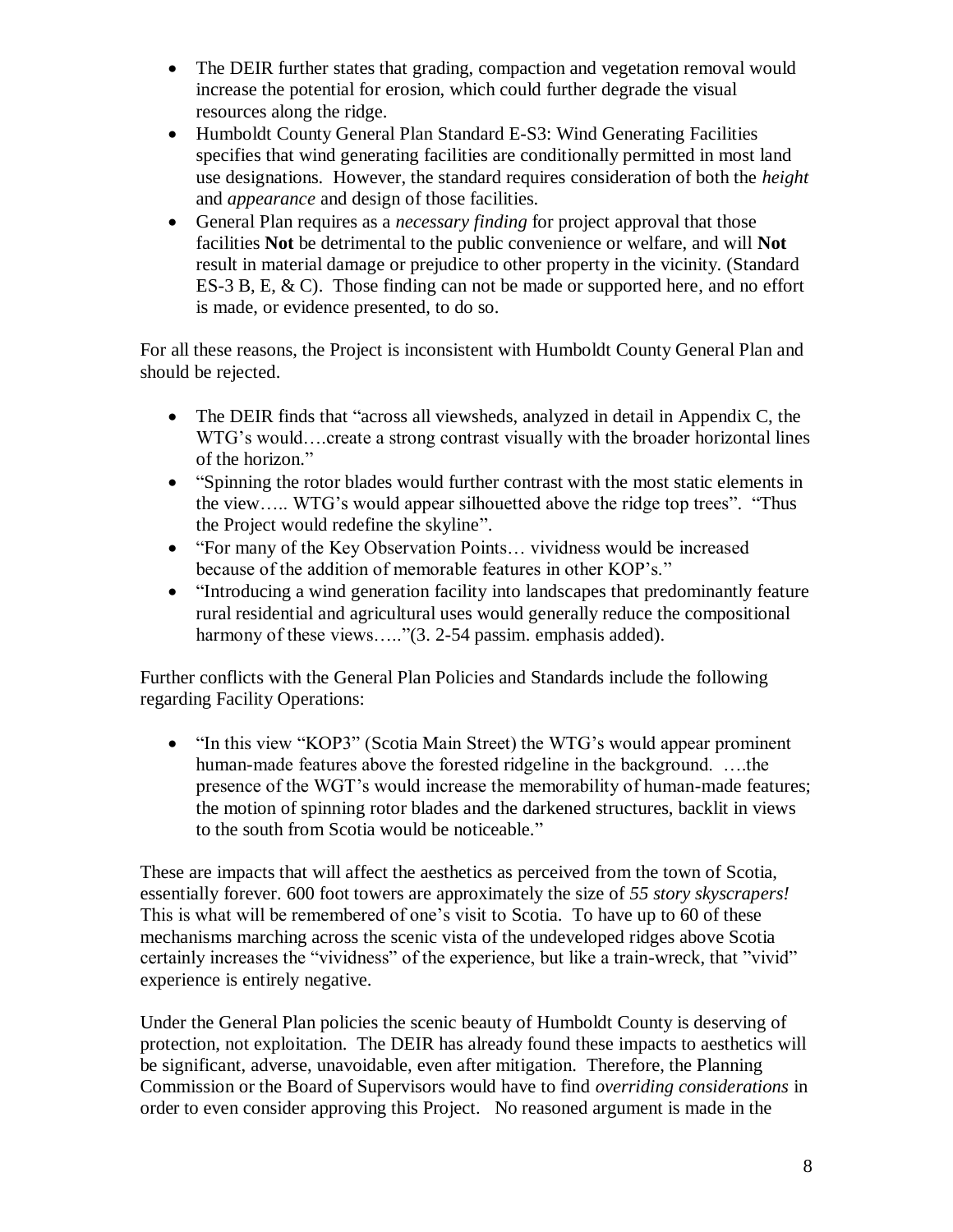DEIR for considerations overriding these important General Plan policies in the face in this administrative record.

# **III. Cultural Resources: Scotia Historic District.**

The DEIR concludes that the Project, including full build-out as applied for, will have no significant adverse effect on Historic Resources in Scotia. We disagree. The construction of the Project as well as its long term operation would have a significant and adverse unmitigated impact upon the special sense of place which contributes to the cultural and historical significance of the town of Scotia.

This special significance has been recognized by the County both in requiring and certifying a Historic Resources Assessment in connection with town development projects and subdivision, and in the County's adoption of a Special Historic Resource Zoning Designation and Historic District Zoning Code Regulations applicable to *Scotia alone*. (Humboldt County Zoning Code Regulation §§19.1.19 et seq.)

# **Scotia Historic Resource Assessment**

- In a wide ranging and relevant certified EIR completed in 2009 in connection with the Scotia town-wide General Plan Amendment, Rezone, Zoning Code Text Amendment, major subdivision, and associated application for creation of the Scotia Community Services District, the County required preparation of a Historic Resources Assessment (Gerald Takano, TBA West Inc. 2007).
- As the DEIR admits that Historical Resources Assessment determined that Scotia meets eligibility requirements for registration on the National Register of Historic Places (NRHP), under the regulations adopted by the Secretary of Interior. (3.6- 11).
- Among other DEIR findings supporting the conclusion that the Project would have a significant adverse impact upon Historical Resources are the following:
	- o "The potential Historic District is significant under NRHP criterion A for having the oldest surviving mill of its type in lumber production and for association with development of the lumber industry in the United States and California…..during its period of significance from 1896-1959"
	- o "The potential district also possesses *architectural significance* and was evaluated under NRHP criterion C. The building types in Scotia are mostly *traditional structures*….and the components of *Scotia's cultural historical landscape vernacular* were found to collectively contribute to its significance."
	- o "The potential District also embodies distinctive architectural types, methods of construction, and technical innovations, which reflect the towns' evolution."
	- o "Three hundred and nine (309) of three hundred forty-one (341) historic age resources in the potential District boundaries were identified as *contributors to the Historic District*, and the district appeared to retain sufficient historic integrity of location, design, setting, materials, workmanship, feeling, and association to define the town physical integrity"(3.6-11 passim. emphasis added)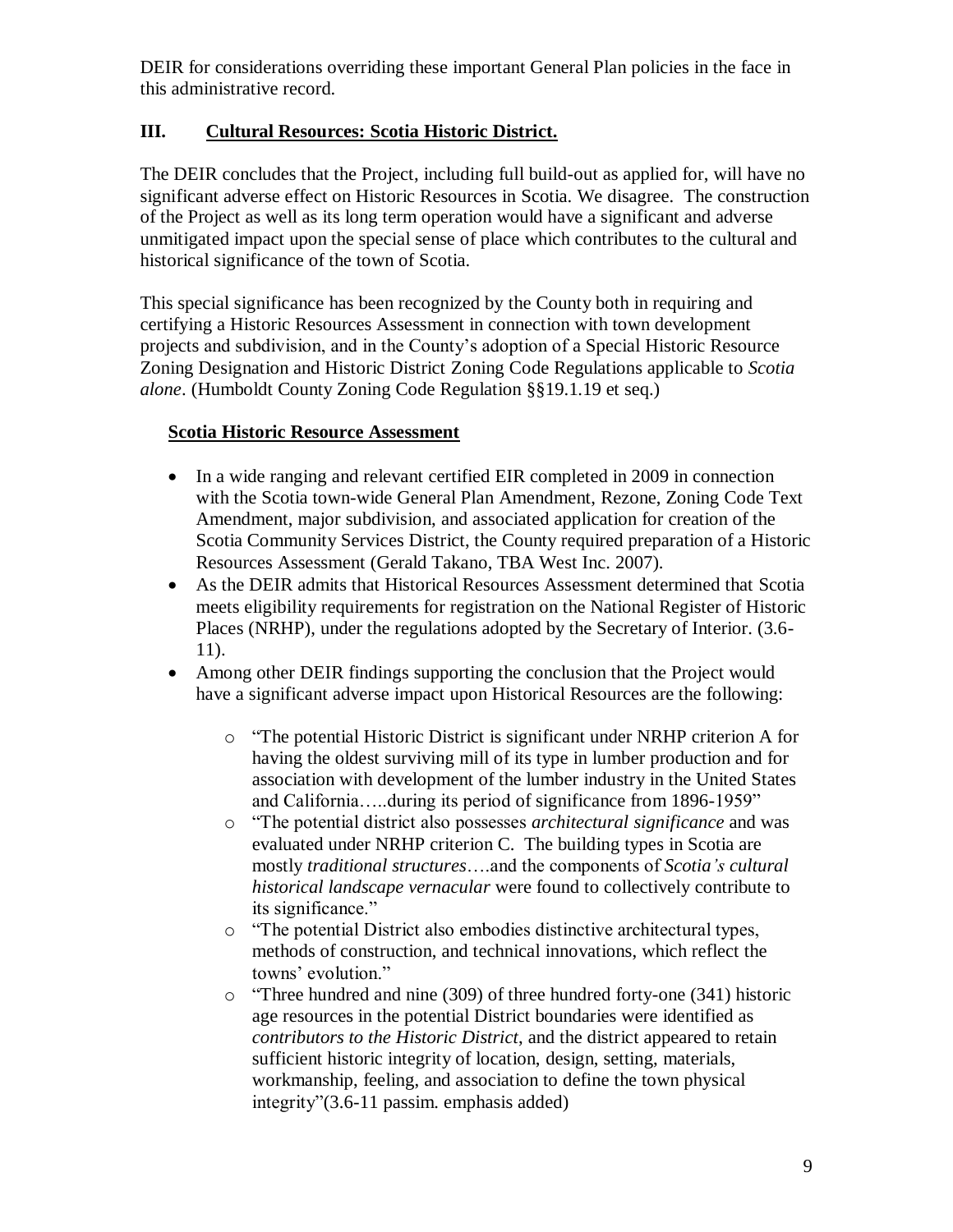## **Scotia Historic Resource District Special Zoning Regulations**

As mentioned, at the time of the EIR review for the Scotia town-wide General Plan Amendment, Rezone, Subdivision, etc. (2006 through final approval of all of those component projects in 2009), the County felt so strongly about the need to maintain the historic and physical integrity of the Scotia Historic District that it adopted a special historic resource zoning "D" Design designation and specific historic resource zoning regulations applicable to Scotia only. (Humboldt County Zoning Code Sections 19.1.19 et seq.)

- Briefly, those regulations are intended to restrict development of any kind, including construction, demolition, reconstruction, alteration, etc. that could significantly interfere with or conflict with design, materials, workmanship, or physical and historical integrity of structures determined to be contributing to historic significance. (Id.)
- In effect, the County of Humboldt has limited the use and utility of real property within the Historic District of Scotia in order to preserve its historic integrity with special emphasis on design, setting, feeling, and association to define the town's physical integrity. The DEIR recognizes these special characteristics.
	- o 'Based on the finding of the 2007 report, the Scotia Historic District is considered to be a *historical resource* for the purposes of CEQA. '
	- o "The 2007 report also identifies Scotia's abundance of forested areas in the immediate vicinity as a character-defining feature of its *setting* that is *significant with the regional and state wide importance*.'
	- o "Scotia is the last company town-owned town of its kind in California"
	- o "The environmental setting of Scotia as a working community adjacent to the Eel River and distant from more urbanized areas, such as Eureka, is also a contributing element to the town's distinctive identity, and it retains its feeling as a secluded early  $20<sup>th</sup>$  century company town.(3.6-11 passim. emphasis added )

All of these of important components of historical significance will be starkly contrasted, undermined, and substantially diminished by construction and operation of the Project. Historic integrity, design, setting, materials, workmanship, feeling, and association, all elements which contribute to Scotia's historic significance, stand to be cheapened and canceled, utterly overwhelmed by the placement of up to 60, 600 foot tall, modern spaceage, wind factory machines, traipsing like mechanical giants across the scenic ridges which are the most prominent feature of the surroundings viewed, cherished, and identified by all Scotia residents, workers and visitors.

The utter inconsistency between an early  $20<sup>th</sup>$  century setting, materials and workmanship and the stupefying scope and scale of the big wind factory Project, its construction and operation, simply can not be reconciled.

- The construction and operation may occur on the adjacent hillsides immediately above Scotia, but the *adverse impact*, confusion, inconsistency, and the diminishment of historical resources will be *felt* in Scotia.
- It is where the adverse impact is *felt* that the mitigation must be focused. To eliminate that adverse impact, the Project must be relocated, or alternatives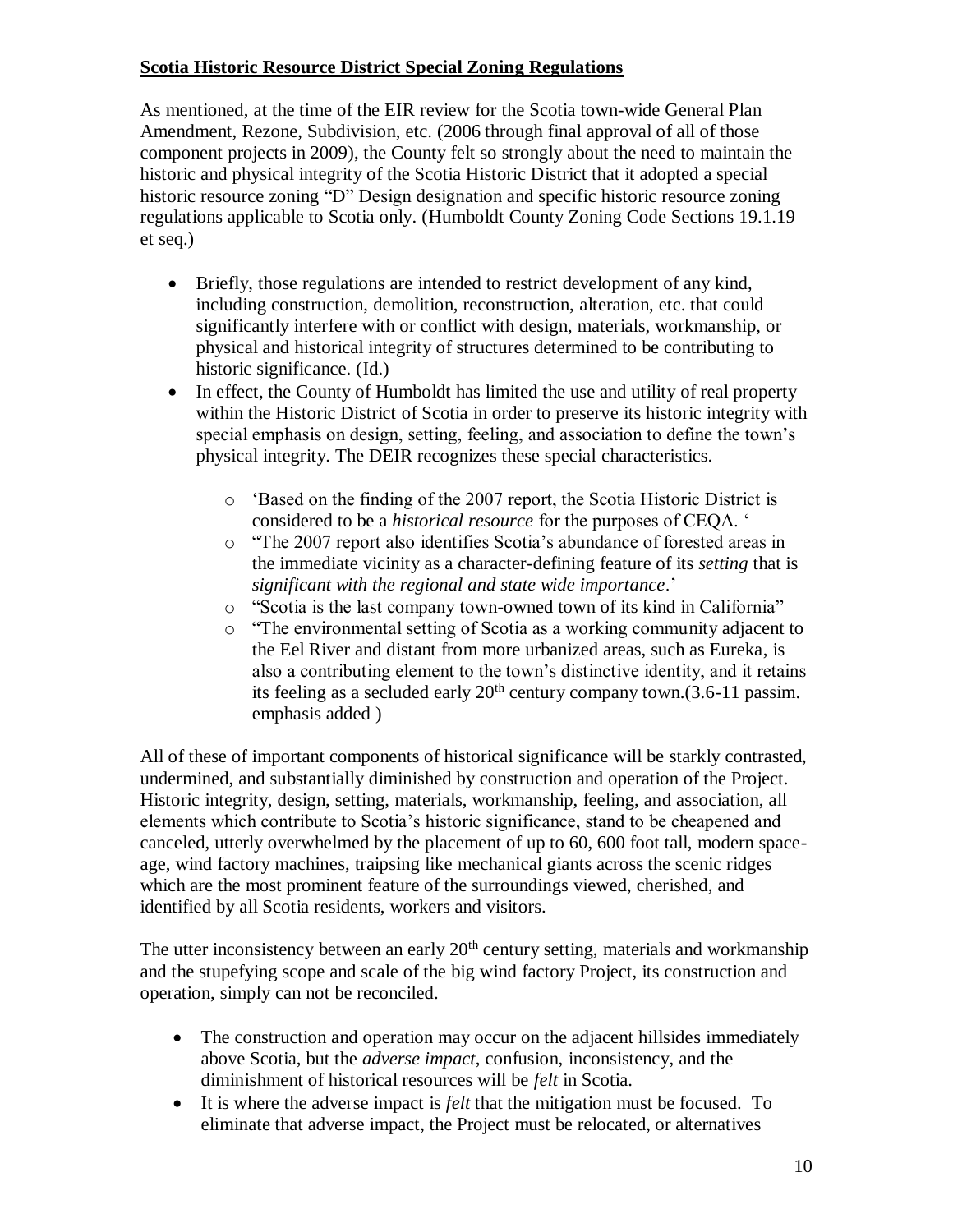should also be selected which simply do not result in placement of wind-factory WTG's in visible locations, above Scotia.

- The historic character of the town of Scotia is important to the community, and its significance at the local and state level qualifies it as a cultural resource worth protecting.
	- o See Humboldt County General Plan CUP-S1: Significant Cultural Resources defined. "Significant Cultural Resources include, but are not limited to, any object, building, structure, site, district, area, or place that is culturally, historically, or archeologically significant, or is significant in the architectural, engineering, scientific, economic, agricultural, educational, social, political, military, or cultural annals, of Humboldt County…
	- o Humboldt County General Plan Policy CUP-5 lists the findings necessary for the approval of any project that includes the loss or destruction of cultural resources. Substantial adverse changes to significant cultural resources shall *not be allowed* through a ministerial or discretionary action unless;

(a) cultural resources is found *not to be significant*; or (b) there is an *overriding benefit* from the project; and compensating mitigation to offset the loss is made part of the project.

Here the 2007 Resources Report and DEIR both find Scotia to be significant. The adverse impacts from this Project undermine any argument that there will be any overriding benefit to anyone other than Terra-Gen.

- There is simply *no overriding benefit* from the Project that could explain or justify the County reversing its determination that the Scotia Historic District is of *significance* or that its adoption of Special Zoning Regulations applicable to Scotia alone was necessary to protect the special distinctions that qualify Scotia to be a Historic District such as setting, materials, workmanship, feeling, and association, etc.
- Under these circumstances, the County would be breaking good faith and fair dealing with Scotia were it to foist upon the community the industrial blight of 600 ft WTG's while restricting uses and development in Scotia which detract from Historic Resource significance by homeowners and residents.

#### **The Monument at Monument Ridge**

.

Another cultural resource that will inevitably be impacted, obstructed, and obviated by construction of the wind factory on Monument Ridge is the "monument" from which the ridge and peak get their name.

• Since the 1850's there has long been a monument, and to this day there is located near the high point or "monument peak" overlooking Scotia, a plaque which recognizes and celebrates the of the Initial Point for all Land Surveys in Humboldt and Mendocino and Trinity Counties. There are only 3 such points in California, only one for the state of Oregon and Washington together.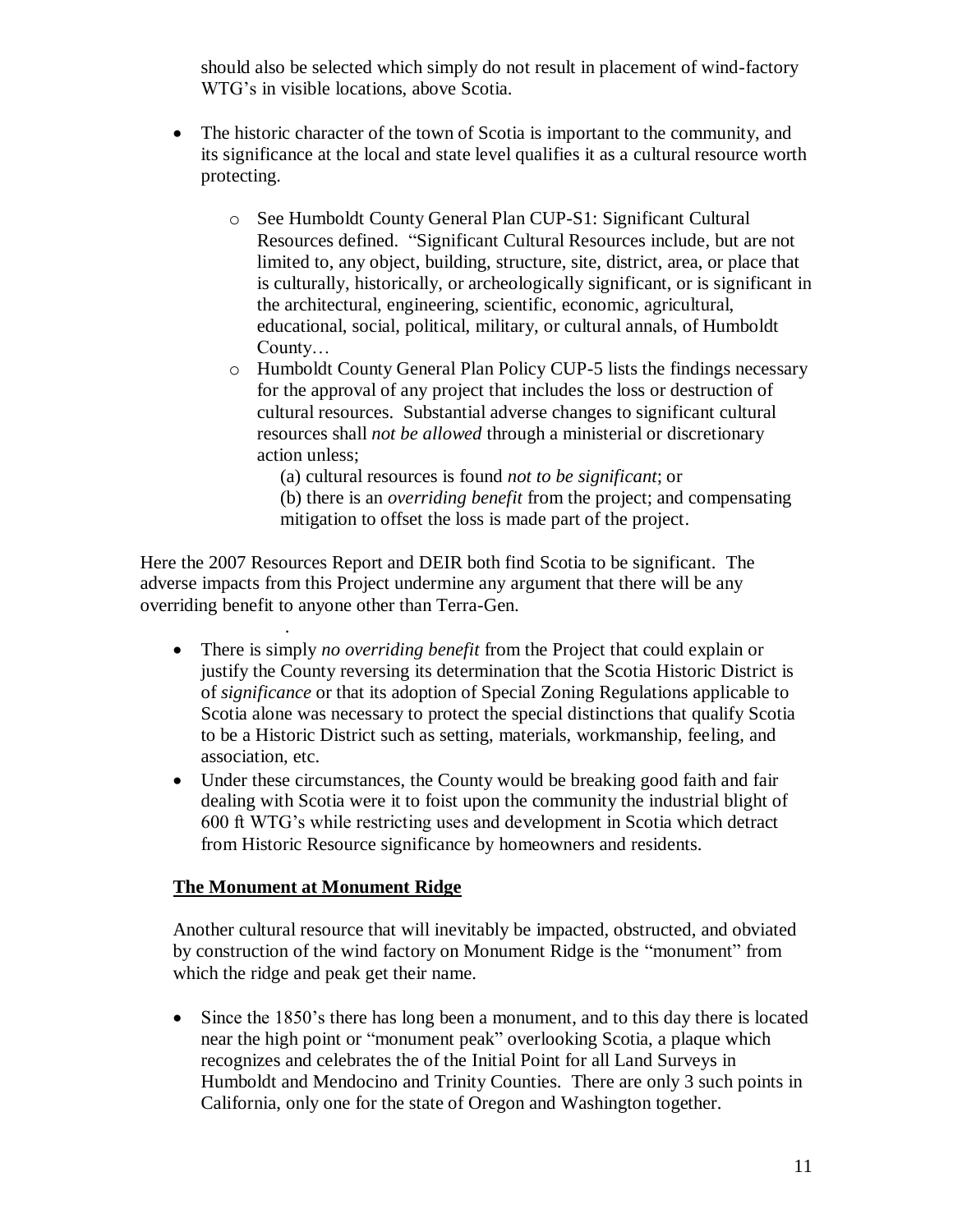- These initial points were designated in the 1850's and 60's particularly because they are high, unobstructed, and features and distances can be discerned from atop the designated ridges for many miles distant; and they can be seen from many locations to take bearings to commence a land survey.
- For example, Mount Diablo is the initial point for most of Northern California outside of the Monument peak area. It was selected because it was high enough to enable the territory to be seen in all directions and high and clear enough to see from the territory in all directions to take and get bearings.
- The planned turbines threaten to obstruct those open views and the very function of the initial point, and at a minimum, should be clustered away from the initial point so that it may serve its function without confusion, detraction, or mistake as to its unique location. There is no mention of the initial point in the DEIR, and there appears to be no care or consideration given to this component of our community's historic cultural heritage.

# **IV. Deferred Assessment and Mitigation.**

Concerns Applicable to all Comments: General Principles from California Case Law**.**

- Deferring Environmental Assessment of a significant impact conflicts with CEQA.
- Deferring the Adoption of Mitigation until a future study identifies the mitigation is also prohibited by CEQA.
- The study must be done as part of the EIR, not later or after Project approval.
- The discovery or determination of any significant new information regarding unavoidable or unmitigated adverse impacts or available mitigation *after the DEIR issues* requires recirculation for new public review.
- Conducting only truncated evaluation of impacts and effects at the time of the DEIR, and later, conducting studies, identifying adverse effects and devising mitigation *without recirculation*, improperly "piecemeals" the project review, falsely minimizing and improperly manipulating the significance of impacts.

# **Examples of Improperly Deferred Assessment and Mitigation and Planning in the DEIR**

(a couple dozen examples should suffice)

**Chapter 3.2 Aesthetics** – The DEIR has determined that there will be significant and unavoidable adverse environmental impacts to Aesthetics as a consequence of Project development. The Project will substantially degrade the existing visual character and quality of public views. (Impact 3.2-1)

However, the design and determination of mitigations to be implemented to reduce impact significance is deferred to a future time, to be based on ongoing studies, reviewed and approved by other agencies or evaluated post approval without public process and without specification in the DEIR of particular mitigation criteria.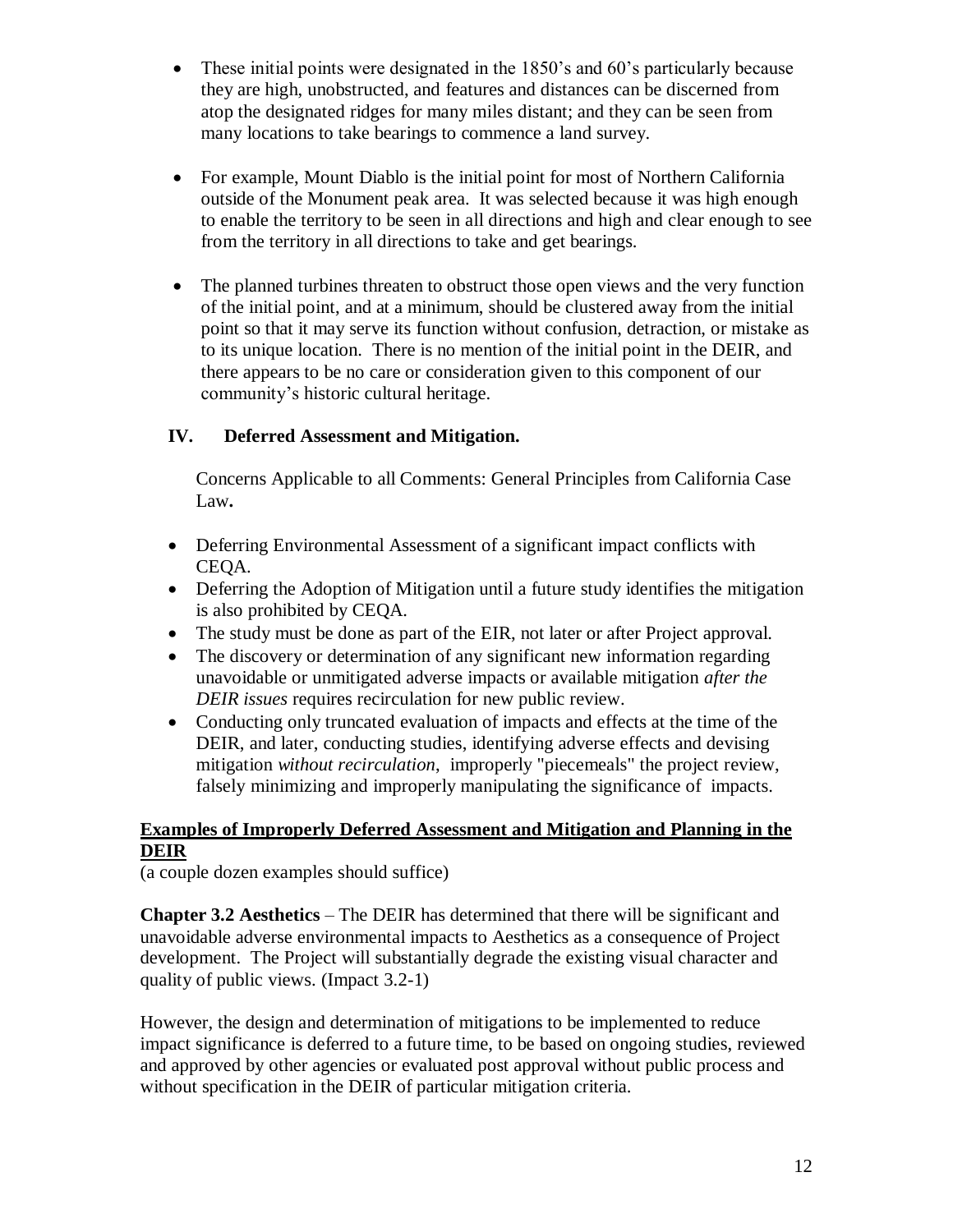The development of such significant new information and the fashioning of appropriate mitigation will require DEIR recirculation for appropriate public review.

- The DEIR found, for example, that ground disturbance to widen shoulders, and cut and filled slopes, WTG pads, staging/equipment layout areas in the Wind Turbine Generator (WTG) areas, and batch plant pads would result in adverse impacts on scenic vistas along Bear River and Monument Ridges and on the visual character of the ridges as viewed from surrounding locations.
- These impacts would also increase the potential for erosion, which could further degrade visual resources along the ridge.
- As mitigation, the DEIR says that several plans would be prepared *in the future* to reduce impacts, including a **Storm Water Pollution Prevention Plan, a Grading and Erosion Control Plan, and a Reclamation Revegetation, and Weed Control Plan.** (Page 3.2**-**62**).**
- None of these Plans are prepared and presented with the DEIR for public review and comment.
- No reason is given as to why the information cannot be provided for public review. All are left to be determined at a later date, without public process and without specific mitigation or performance criteria provided. This is significant new information which requires recirculation.
- **FAA Part 77 Notification Procedure:** With an Industrial Project of this size, FAA must be consulted. The DEIR warns that once consulted, the FAA *may or may not* recommend installing tower markings and aviation safety lights on all or a portion of the WTG towers.
- Depending on the contents of the Plan and the outcome of the notification procedure, the DEIR says there could be substantial contrast in nighttime views and the intensity of safety lighting. The DEIR admits the number of lights installed could create a source of *light pollution* that would cause viewers to direct their attention from their immediate surroundings to the Project site, a significant adverse effect.
- This "distraction" impact could be unsafe and would be significant. As of the date of issuance of the DEIR, the notification procedure has not been commenced; consultation with FAA has not yet taken place, so it cannot be determined whether a significant and unavoidable impact will result or can be mitigated, or how. Intensity, density, safety of the impact etc. cannot be evaluated by the public at this time. Once the particulars are determined, and only then, can the public be informed about, and comment on the significance of the impact and the adequacy of the mitigations.
- The DEIR should be supplemented with this important new information and recirculated for public comment.

**Solid Waste** – Construction activities would generate various types of solid waste. Project construction is estimated to generate 3 tons of solid waste. The DEIR cites as mitigation the preparation of a **Construction Waste Management Plan** which identifies materials to be diverted from disposal by effective usage, recycling, or salvaging, etc.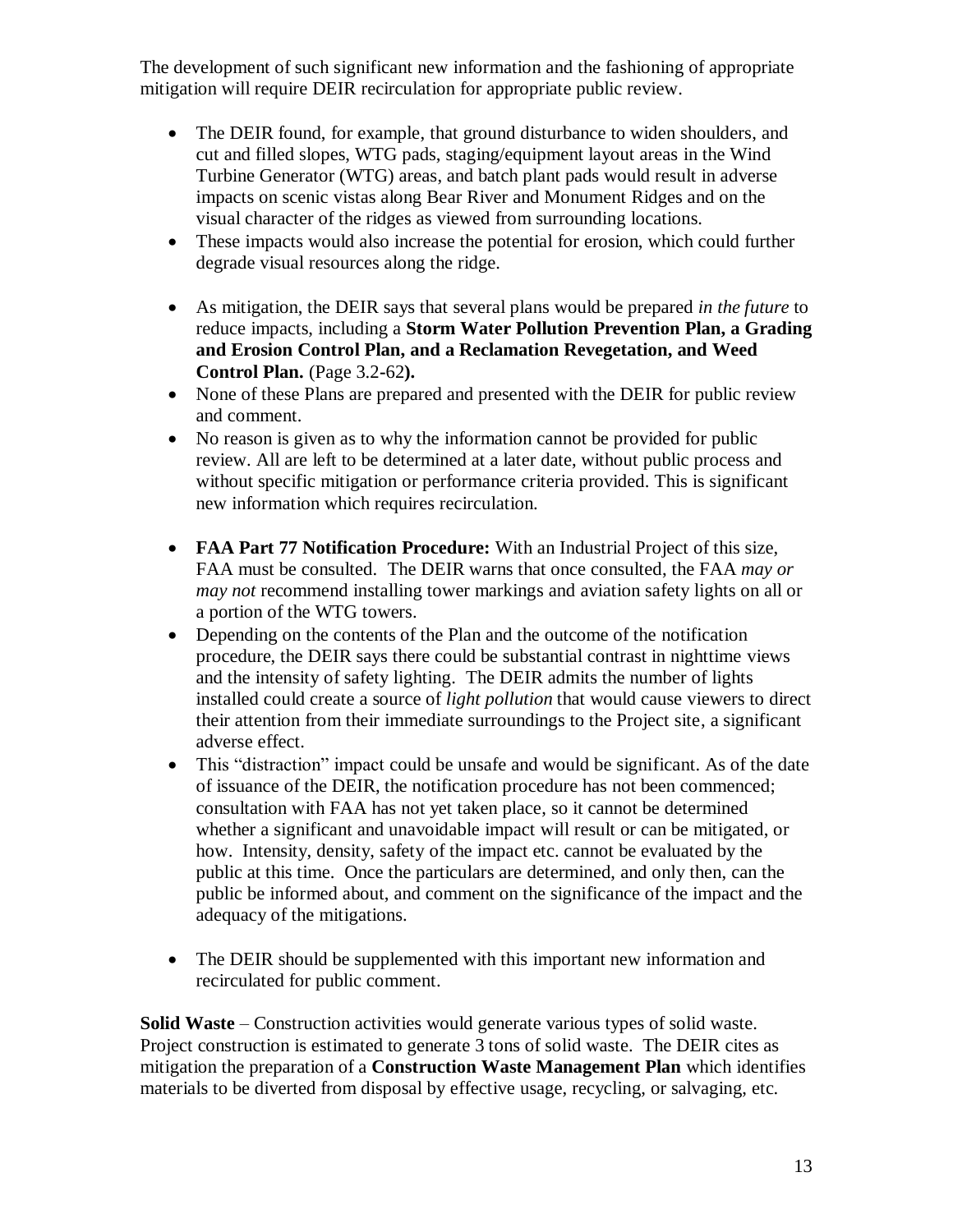- This **Construction Waste Management Plan** has not yet been prepared, and no draft has been provided for public review or comment.
- No particular mitigation or performance criteria are presented for public review.
- No explanation is given as to why the information cannot be provided for public review.
- The plan should be prepared for review and the DEIR recirculated for additional comment on this key plan.

**3.3 Agriculture and Forestry Resources** – The majority of the Project site is managed for timber harvest. Per the DEIR, the Project would involve the harvest of up to 900 acres of merchantable timber, most in the form of 100 ft wide linear clear cuts for overhead transmission line and Rights of Way, presumably to be maintained with herbicides, as well as road widening, pad clearing, etc. The Project would also permanently "convert" up to 91 acres of forest land to non-forest use, forever.

- These activities require the preparation of a **Timber Harvest Plan** and a **Conversion Permit**.
- These are clearly part of the Project, and these processes are reasonably foreseeable and will require impact analysis.
- Yet the relevant Timber Harvest Plan and Conversion Permit are not made available to the public or provided for review and comment with the DEIR. The failure to provide this plan defers assessment and mitigation and requires recirculation of the DEIR.
- Withholding the plan also "piecemeals" the Project review, minimizing impact of the whole Project, without explanation as to why a complete review cannot be undertaken.

**3.6 Historical Resources** – Cultural Resources, including Tribal Cultural Resources.

The DEIR finds that there would be significant and unavoidable adverse environmental impacts to cultural resources. As a consequence a **Historical American Land Survey Report** must be prepared to identify the impacts and appropriate mitigation.

- Before any project-related ground disturbance, the historic landscape that will be negatively affected by the Project must be described and documented.
- This report has not yet been prepared, the extent of adverse impact has not been determined. The mitigation measure that will be required will be submitted to Humboldt County Planning before **Grading or Improvement Plans** for any ground disturbing activities. But there is no provision for circulation of the plans to the public for any public review process.
- The DEIR also fails to consider or describe the impact of Industrial Scale Development subsuming the Humboldt Meridian Initial Point and associated Monument on Monument Ridge and/or the Cultural and Historic significance of the initial point for all local surveys – modern and historic -- and the impact upon Bearer Marker visibility from various points of reference and distances.
- The analysis of impacts and mitigation, if any, should be made available now, with the DEIR. As a consequence, the DEIR should be revised and recirculated.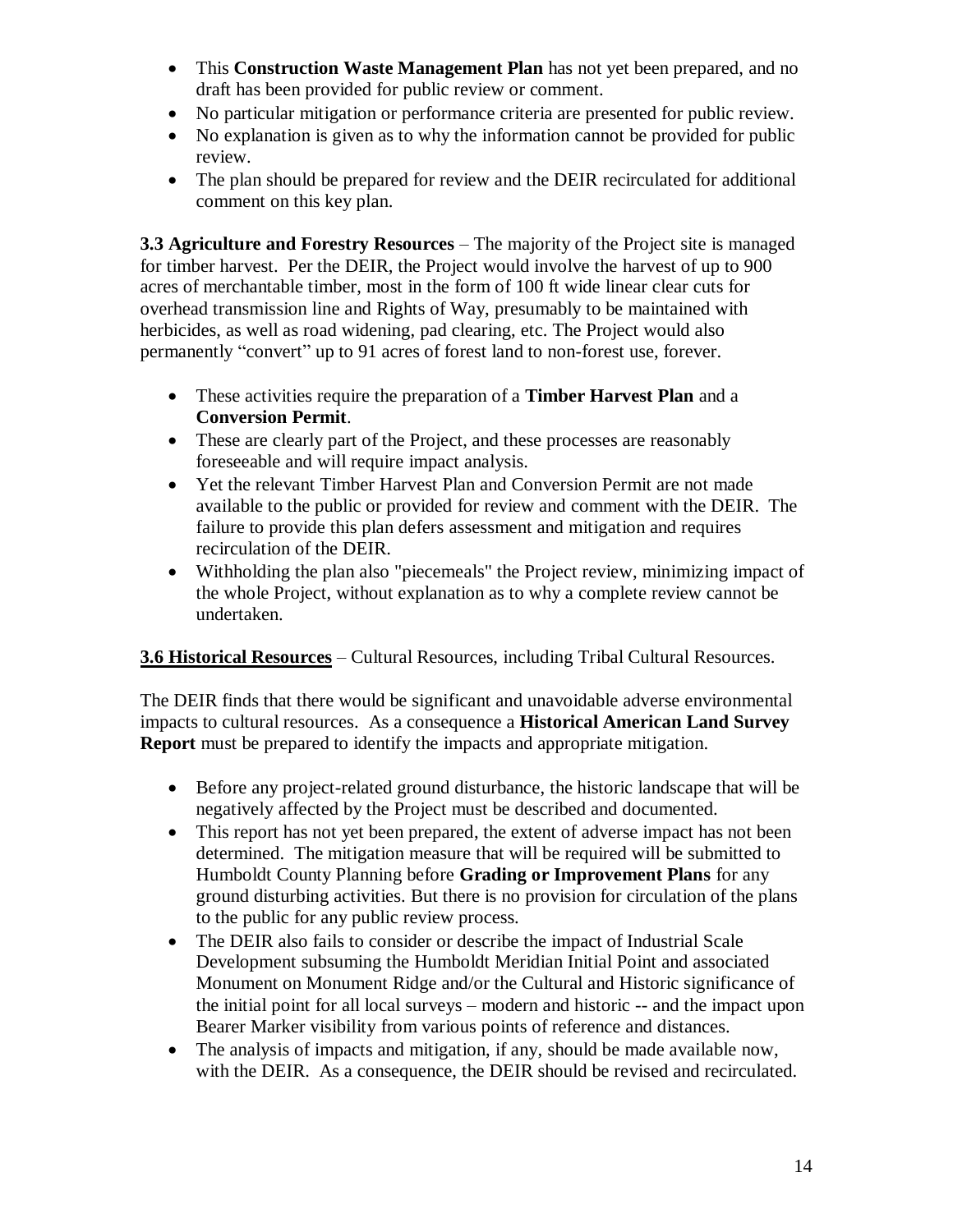### **3.6-3b Historic Resource Mitigation Measures** - Prepare and implement a **Site Protection Plan**.

Again before any permits are issued for construction or grading activity, the DEIR recommends a detailed **Site Plan** to protect historic-age built-environment resources. No specific performance or mitigation criteria are presented.

- There doesn't seem to be any additional circulation or public review anticipated or required once the plan is prepared.
- Like so many other *deferred studies* which, by their very nature, will generate important new information, the plan needs to be prepared for the public to comment upon with the DEIR. The plan should be prepared, and its criteria presented, and the DEIR should be recirculated.

#### **3.6-3c Mitigation Measure** – **Ethnobotanical Plants** incorporated in **Reclamation Revegetation, and Weed Control Plan**.

- This is a yet-to-be determined mitigation plan. Which plants are included to address cultural concerns is once again deferred and left to be determined at a later time, employing as yet unidentified criteria.
- There appears to be no public process involved in that future review, and no circulation of the Plan to the public is provided. The plan should be incorporated within a redrafted DEIR and recirculated for public comment.

### **3.7 Geology and Soils**

**Impact 3.7-2** - The DEIR admits that there are possible risks to people and structures caused by strong seismic ground shaking. The Project site is in an area of high seismic activity and many recent damaging earthquakes. The region contains known active faults and structures, and employees could be subject to hazards from strong seismic ground shaking.

- The primary mitigation offered for such risks is simply "project compliance with the California Building Code".
- Other **Geotechnical Reports** and **Investigations** are also required. However, these are deferred, will not be prepared until later, after Project review. Therefore, the pubic won't get an opportunity to review and comment upon them.
- Given the erosive, unstable nature of the local geology and the sediment impaired condition of the local water sheds, the public requires the basic information so as to meaningfully evaluate the Project's broad potential adverse impacts and possible mitigations on such topics of concern as:
	- Site Preparation
	- Appropriate Sources and Types of Fill
	- Road, Pavement, and Parking Areas
	- Appropriate Foundation Design
	- Soil Corrosion of Concrete and Steel
	- Seismic Ground Shaking
	- Expansive Soils
	- Unstable Soils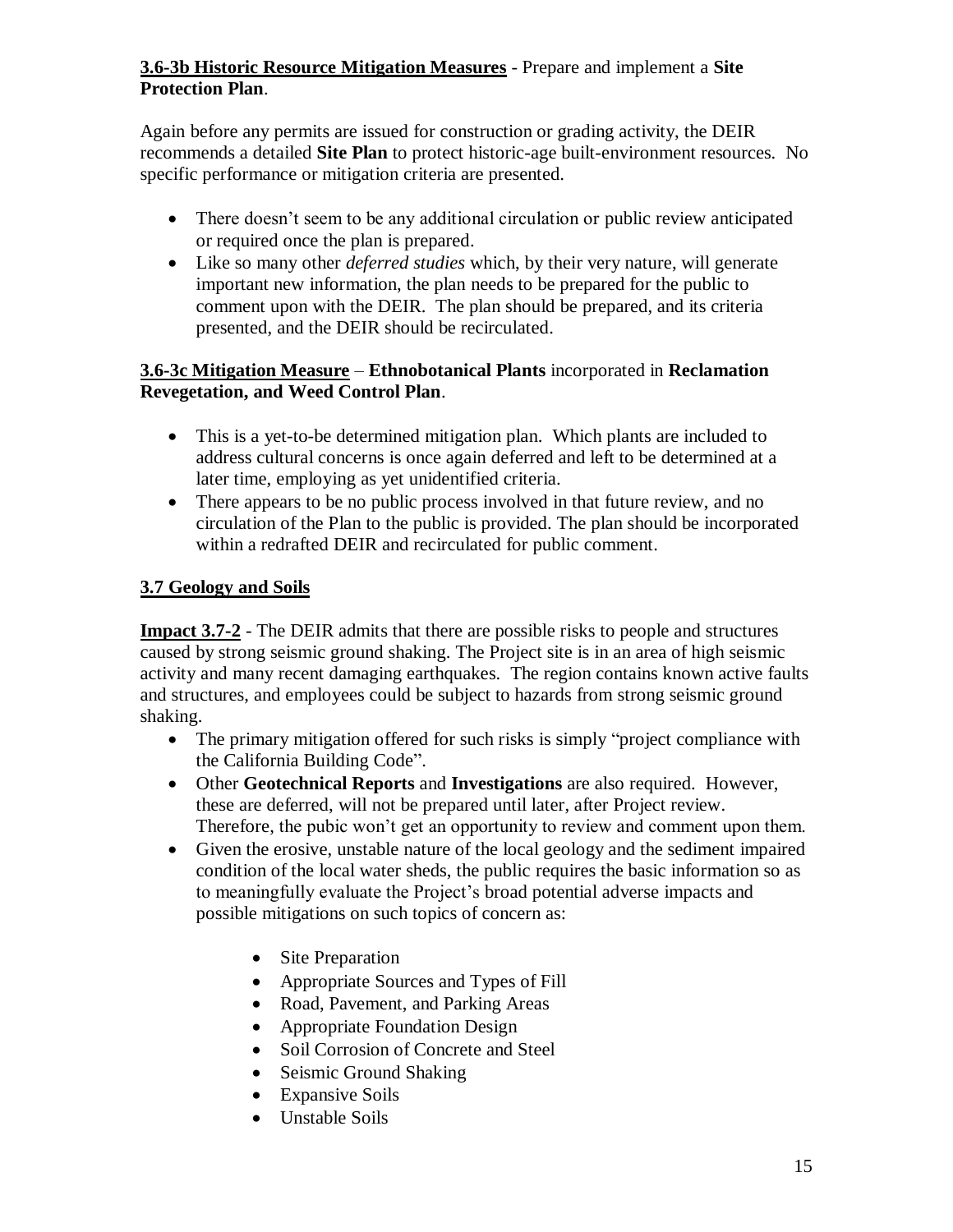- These are essentially all of the important ground stability, geology and soils considerations which should be addressed in an EIR. But in this hurried DEIR, they're all left for future determination, and the public will be provided no opportunity for review and comment.
- At this point, absent any of this information in the DEIR, the analysis blithely concludes that the impact will be less than significant "given project compliance with existing state and local regulatory requirements...".
- In an area of high seismic activity and significant public concern, this is nothing short of putting key and critical analysis into a black box to which the public has no input or insight.
- The Geotechnical Report should be disclosed and the DEIR recirculated.

**3.7-4 Erosion during Construction and Operation** – This mitigation requires a **Grading and Erosion Control Plan** be prepared for the Project. The plan is to be subject to review by Humboldt County Planning before any Grading Permits are issued. Again, no public review or comment opportunity is anticipated or provided.

- Given the massive amount of earthwork, road, contouring, excavation, fill disposal and compaction proposed, this critical information should be presented with the DEIR to meaningfully evaluate impacts and to assess effectiveness of generalized pre-plan mitigations so vaguely described. The environmental analysis is improperly deferred, piecemealed, and this requires recirculation.
- Significant timber harvesting throughout the winter months is planned as part of the Project. (3.7-24). The **Timber Harvest Plan (THP)** and the **Wet Weather Operations Plan (WWOP)** should be submitted with the DEIR for review, so that the public can see what silvicultural methods will be employed, where and how much harvest and road work will be undertaken, whether and what age and size class distributions will remain following harvest, whether it's appropriately mitigated and where and how regeneration will be implemented, etc.
- Again, the public is simply "assured" that everything will be undertaken in compliance with state and local regulations. So, the Draft asserts, any impact will be less than significant.
- *This is not analysis*: Because the plans are not presented; if they exist, no substantial evidence supports the conclusion. The DEIR, the THP and WWOP should be presented, and the DEIR should be recirculated.

Unless the public has an opportunity to see and evaluate the mitigations as well as the potential for adverse impacts, public comment in this entire review process is meaningless. It merely "assures" us that everyone will go forth and comply with all authority, but this simplistic conclusion subverts the purposes of CEQA to provide the public with the information it needs to be informed and decide if the public interest is being protected, and if not, so it can "throw the bums out".

**3.8 Greenhouse Gas Emissions** – The DEIR notes that significant greenhouse gas emissions "GHG" would be created by construction related activity, particularly during with estimated 18 month intensive construction period it finds those significant impact from the NOx generation to be *unavoidable*.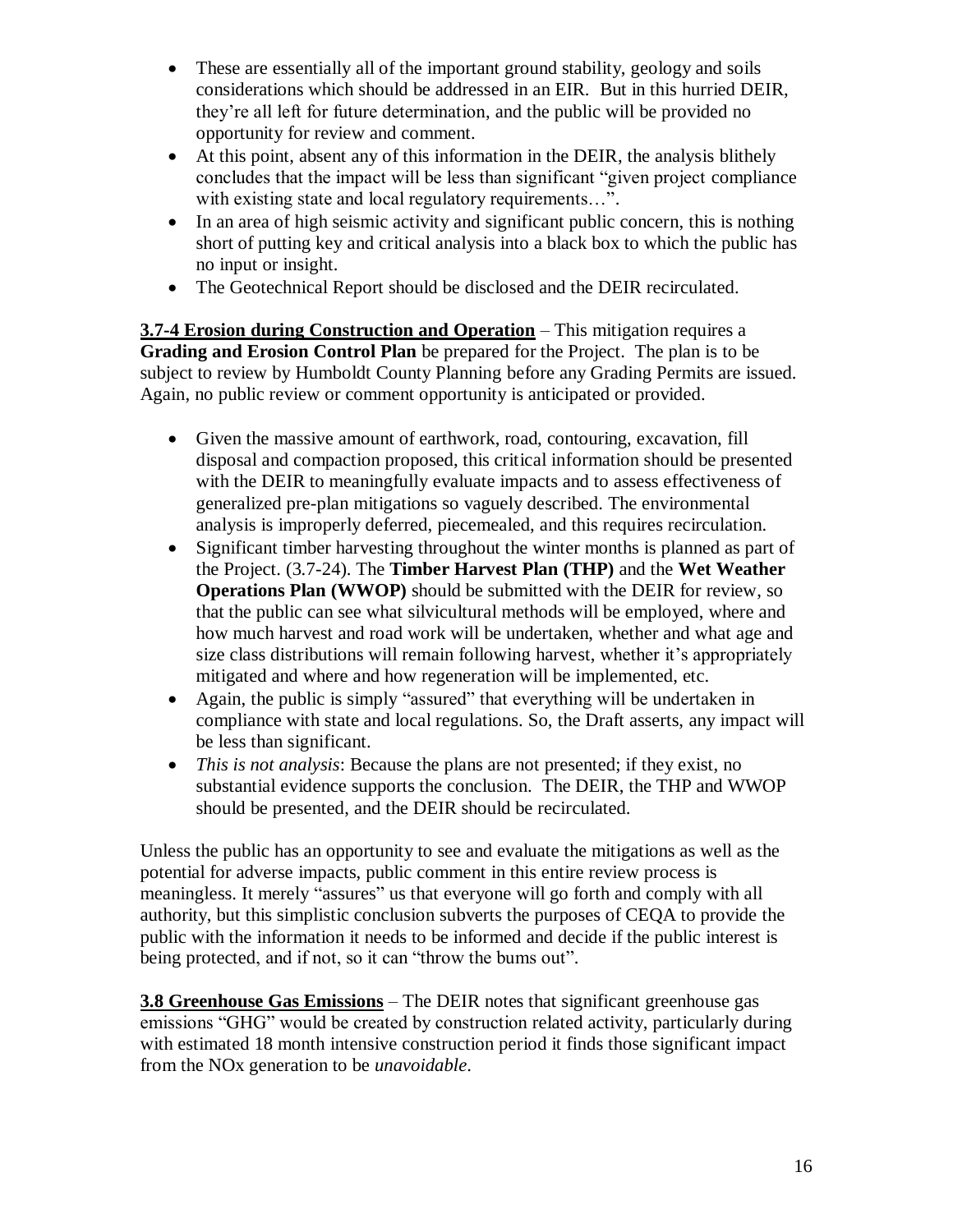- However the consideration of potential for impact is deliberately minimized and manipulated in the DEIR by amortizing those emissions and fuel use over the theoretical 30 year life of the Project.
- This "*amortization*" of the GHG is nothing short of sleight of hand to minimize the project's significant and substantial emissions from heavy materials transport, off-road equipment, worker commute, and on-site heavy duty construction equipment, etc. Which the DEIR says will consume one million gallons for fuel in short order.
- An accurate, defensible analysis should be prepared and the DEIR recirculated.

**3.9 Hazardous Materials** – The DEIR identifies hazardous materials that would be maintained and used on the Project site and the potential for measures to reduce hazards and adverse impacts to health and safety, the environment, etc. To reduce the potential accidental release of hazardous materials, a **Hazardous Materials Business Plan** would be prepared.

- That plan has not yet been prepared and has not been submitted.
- That plan would require significant new information, identify matters of importance to the public, including hazardous waste material storage areas, proper handling and disposal techniques, and of course identification of how much of what hazardous materials will be where, at the Project site, much of which is subject to open public access.
- The plan should be prepared, presented and the DEIR recirculated.

**3.9-1 Mitigation Measure** – Investigate known Hazard along the Project WTG alignment:

Because Agency data base searches have disclosed the report of an underground storage tank at Mt. Pierce ("Monument Peak"), mitigation is to include **Soil Sampling and Testing** at the area identified.

- Those samples and lab tests have not yet been undertaken; no summary of findings is available to the public, and no one knows whether significant adverse impacts are posed or if further remediation will be required. Nor will we know until after those plans and studies are complete. There's no provision for public participation or input in that future plan review.
- Breaking this part of the impact analysis off for separate review improperly piecemeals that evaluation.
- This is important new information requiring recirculation.

**Impact 3.9-3- Potential Safety Hazards** - A major concern associated with Project arises because construction may include the use of **explosives**. The DEIR notes reasonably foreseeable accidents associated with blasting, including accidental discharge, fly rock, etc. Blasting is an *inherently dangerous* activity, and the DEIR admits that potential hazards could occur and are foreseeable.

• **Mitigation measure 3.9-2** – The DEIR requires the preparation and implementation of a **Blasting Plan** to minimize potential for blast related safety incidents.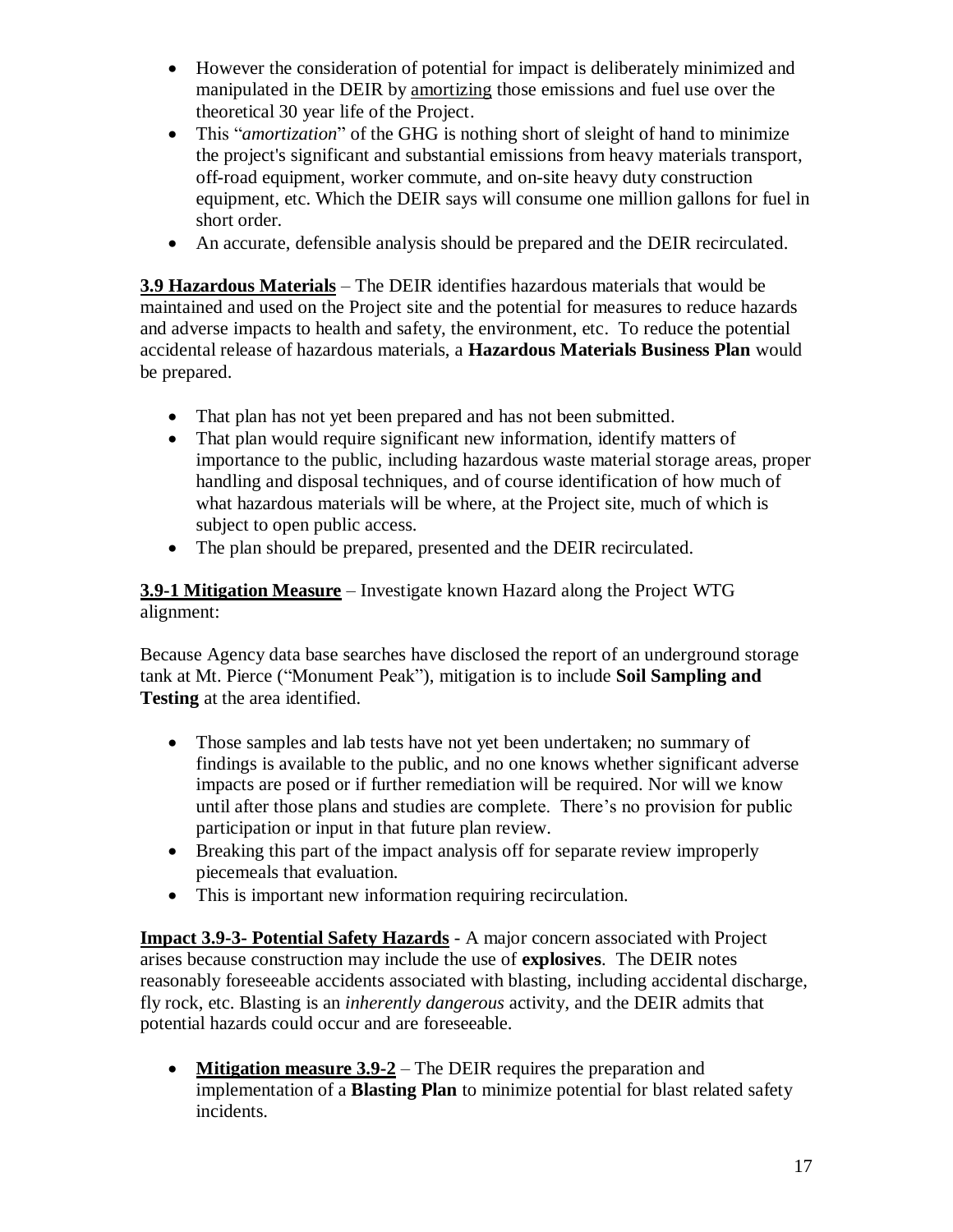- Once again, this key mitigation in the form of a "plan" is not timely submitted to the public. The review, if any, will be in a "black box" not subject to public review or input.
- That plan requires a description of procedures to be implemented for proper storage and transportation of materials.
- None of these criteria or mitigations are identified or described for public review in the DEIR, yet they're said to somehow reduce the potential for impact to less than significant, notwithstanding the inherently dangerous nature of blasting.
- The information should be disclosed and the DEIR recirculated.

**Impact 3.9-4 Operational Hazards** - The DEIR recognizes that there are reasonably foreseeable upset and accident conditions during operation of turbine generators, including blade throw, ice throw or shedding, tower collapse, etc. However, all those potential and foreseeable hazards are said to be addressed simply by "maintenance" and the submission of an **Operations and Maintenance Plan** with "monitoring operations conducted from computers".

- There are no specific performance criteria provided.
- The plan is not available to the pubic in the DEIR, and we are not given the opportunity to review, comment, provide input, or objection.
- This is yet another deferred mitigation, depriving the public of its right to an adequate, complete informational document. The plan should be provided for review and the DEIR must be circulated for consideration of this important new information.

# **3.10 Hydrology and Water Quality**

**Impact 3.10-1: Construction Drainage and Water Quality Effects**. The DEIR identifies many potentially significant water quality effects caused by grading and earth movement, soil erosion, replacing existing drainage culverts, directional drilling, and many other Project operations. To address these adverse impacts a **Storm Water Pollution Prevention Plan (SWPPP)** is required.

- The public is entitled to know what measures will be required by this plan so it can evaluate the risk and remedies.
- Because the needed mitigation measures are not identified and no specific performance standards are discussed, the plan should be presented and the DEIR recirculated.

# **3.12 Transportation and Traffic**

**Mitigation Measure 3.12-1** – **Rehabilitation/Reconstruct County Maintained Roads** Damaged by Truck Traffic.

- This mitigation measure requires the Project proponent prepare a **Transportation Route Plan** that avoids heavy truck trips on Monument Road and Mattole Road. This plan must be provided before any issuance of Grading Permits.
- We understand that the Monument Road is *already* being used by trucks from Terra Gen and Stan Tech for Project planning and preparation, so this is obviously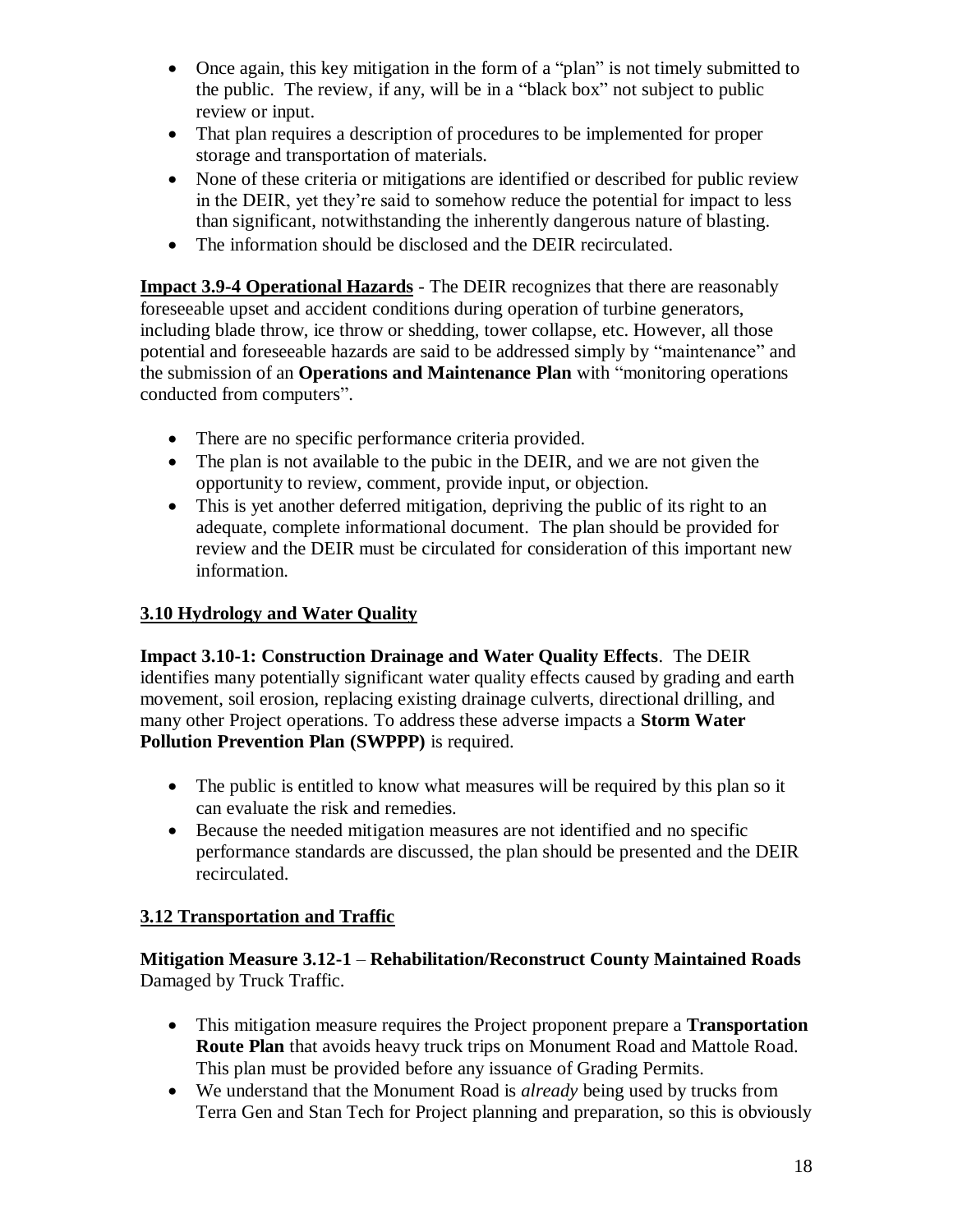a mitigation that should be completed at the earliest possible time and in full view to the public for evaluation.

- As part of this mitigation, the applicant is required to rehabilitate/reconstruct roads to the satisfaction of the County Department of Public Works. However, the standards that guide that discretion are not specified, and therefore, any determination regarding rehabilitated roads, who will pay for rehabilitation, how much and when, will avoid public review and input.
- The performance criteria and the plan should be made available to the public and the DEIR should be recirculated.

#### **Vehicle Size, Propellers, Towers, Nacelles, Etc.**:

- "Transporter" vehicles up to 90 ft long that will carry the wind turbine generators and propeller blades 200 ft long to the Project site. These vehicles are wider than the standard 12 ft travel lane on all State and US Highways. Many of the other massive components are hundreds of feet long.
- Nonetheless, the DEIR asserts that there will be no significant impact and no impediment to vehicular traffic or emergency response during transportation because of reliance upon a yet-to-be-obtained **Transportation Permit** from the County and the city of Fortuna.

### **Mitigation Measures 3.2-2 Create a Traffic Control Plan**

- Since US Highway 101 is under Cal Trans jurisdiction, it would seem that plan must *also* satisfy Cal Trans requirements, including a **Traffic Control Plan**.
- In any event, the performance criteria for compliance are not specified. The Cal Trans **Plan and Permit** is yet another mitigation strategy that will be required before transportation is undertaken.
- The DEIR assumes that incorporation of the traffic control measures outlined by the Transportation Plan will ensure that vehicle access is maintained, and the Project will not impede emergency vehicle access.
- Because it will contain such essential mitigation that without the plan, the Project would otherwise result in significant adverse environmental impact, that **Traffic Control Plan** should be subject to public inspection, review, input, comment, etc.
- The plan and permit should be presented now, and the DEIR should be recirculated.

#### **3.13 Fire Protection Services and Wildfire Hazards**

The DEIR establishes that the Project will increase demand for Fire Protection Services and could result in additional needs for fire fighting equipment and technical rescue services that would exceed the training and existing equipment capabilities of likely responders. The DEIR says this adverse impact would be potentially significant. (Impact 3.13-1)

• The Rio Dell Fire Protection District has indicated that the district would indeed require additional equipment, including an aerial truck, water tender, and commercial fire fighting equipment, and specialized training in order to provide adequate rescue and fire protection services for calls for service at the Project site.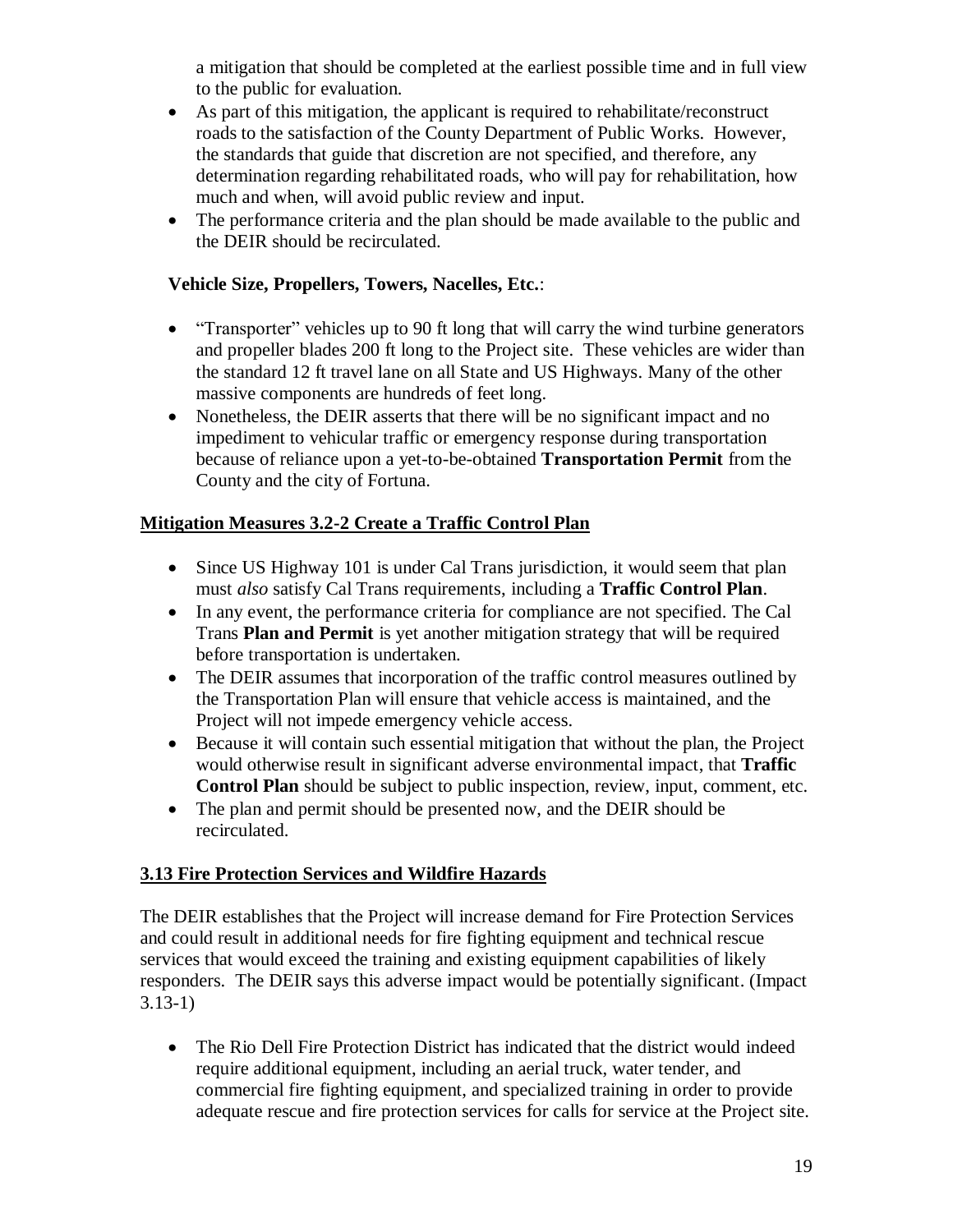(DEIR Pg.3.13-15) But who will pay what, when and how for this needed equipment?

# **Mitigation Measure 3.13-1a** – Prepare and implement a **Fire Services Financing Plan.**

Before energizing the Project….Applicant shall develop and implement a **Fire Services Financing Plan** in consultation with Humboldt County Fire Chiefs Association and Rio Dell Fire Protection District. The plan to include:

- Equipment needed
- Costs to acquire equipment
- Project Applicant's Fair Share Contribution towards acquisition
- Financing Mechanism to allow for receipt and distribution of funds to implement the Plan.

The Plan has not been negotiated or presented: the generally identified factors are not specified. How, if, when, or whether such a plan is feasible, sufficient, or affordable is not clear. This will be significant new information. The plan should be presented and the DEIR recirculated.

## **Mitigation Measures 3.13-1b** – Prepare and implement a **Fall Protection & Rescue Plan**.

The DEIR says before any construction permits are issued or any construction begins, roject Applicant shall prepare a **Fall Protection & Rescue Plan.** The plan shall be implemented throughout the life of the Project.

• No reason is given for deferring the important safety mitigation plan. It should be prepared and presented and the DEIR recirculated.

# **Impact: Increase Risk of Wildland Fires**

The Project is located on land considered State Responsibility Area (SRA) as well as within a local fire district's response area, with a *high fire hazard severity rating*. The DEIR admits that the Project construction would include activities that may create sparks or flames representing potential hazards. This impact would be potentially significant. To address the risk, the DEIR proposed preparation of a **Detailed Vegetation Management Plan** and a **Fire Safety Management Plan** to minimize potential for wildland fires. These plans are not presented. The measures are deferred to some future time.

Before any construction permits are issued and construction activity begins, The DEIR says the Project Applicant shall develop a **Fire Protection Plan** subject to review by Humboldt County Planning.

• These plans will supposedly mitigate risk of significant adverse impact, but it's not clear when or how. There are no specific performance criteria required, and the public will be given no opportunity to review this important new information. The plans should be presented and the DEIR recirculated.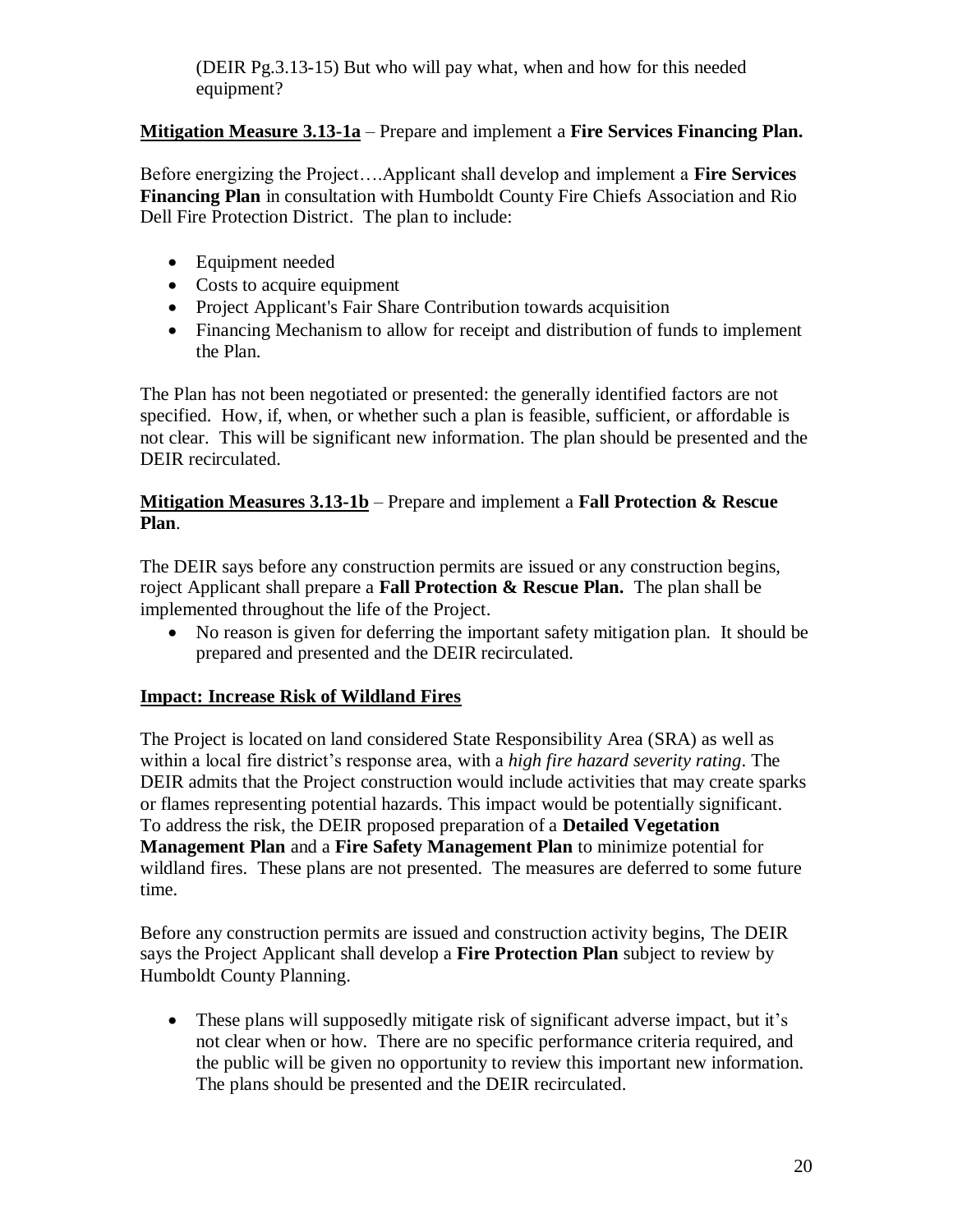#### **Mitigation Measure 3.5-1a – Minimize Construction Footprint on Marble Murrelet Habitats**

The DEIR admits that the plan could have significant adverse impacts to Murrelets. Many will inevitably be killed.

- By way of General Mitigation, the DEIR asserts that the Project will not remove any old growth or mature coniferous forests that could support nesting, and to the extent feasible will *maximize buffers* between construction activities and suitable Murrelet habitat.
- In fact, the documentation depicting Murrelet nesting habitat is not yet overlaid with construction footprints to confirm that there will be no direct impact, and it won't be provided until preparation *at a later time* -- some time before any ground disturbing activity, in the form of a **Buffer Plan**.
- What constitutes infeasibility for the Project here is not particularly described, but *if* the Project proponent doesn't believe that the buffer called for will be feasible, it might still provide documentation to support some *alternative* buffer size and shape before issuance of Construction Permits.
- Neither the consultation document or type and form of review by the Wildlife Agencies is more particularly described. The public is left with no clear description or indication of what alternative buffers might be considered or available within the limitation of the Endangered Species Act, etc.
- Under the ESA and CESA (Murrelets are both state and federally listed), any Take of listed species requires an **Incidental Take Permit**, an **Implementation Agreement** and **Consultation Documentation** with other responsible Agencies.
- We simply can't comment on this entire mitigation process, because the appropriate information is not provided. It should be provided to the public and the DEIR must be recirculated for review.
- Another mitigation touted by the DEIR is the intent of the Project proponent [before the start of construction activity] to develop a **Worker Environmental Awareness Program.** Like most of the other "mitigation" plans, this would be submitted to the Humboldt County Planning Department, but not made available to the public for review and comment.
- This vast Worker Environmental Awareness Program would provide multidisciplinary training in a dozen complex statutory and regulatory regimes as well as specialized skills such as Species Identification, Fire Protection Measures, and "instructions regarding the scenarios in which permit conditions require notifications…", etc. Whatever this last element may mean, it is not now part of an extant plan or a devised mitigation, and there is no explanation as to why it's not provided for DEIR review.
- These are not clear performance standards. The Awareness Program itself is not included in the DEIR. Nor will it ever be seen by the public be under the conditions laid out in the DEIR.
- This "Awareness Program" should be developed now, not after Project approval, and it should be made available to the public for review and comment with the DEIR. When available, the DEIR should be recirculated.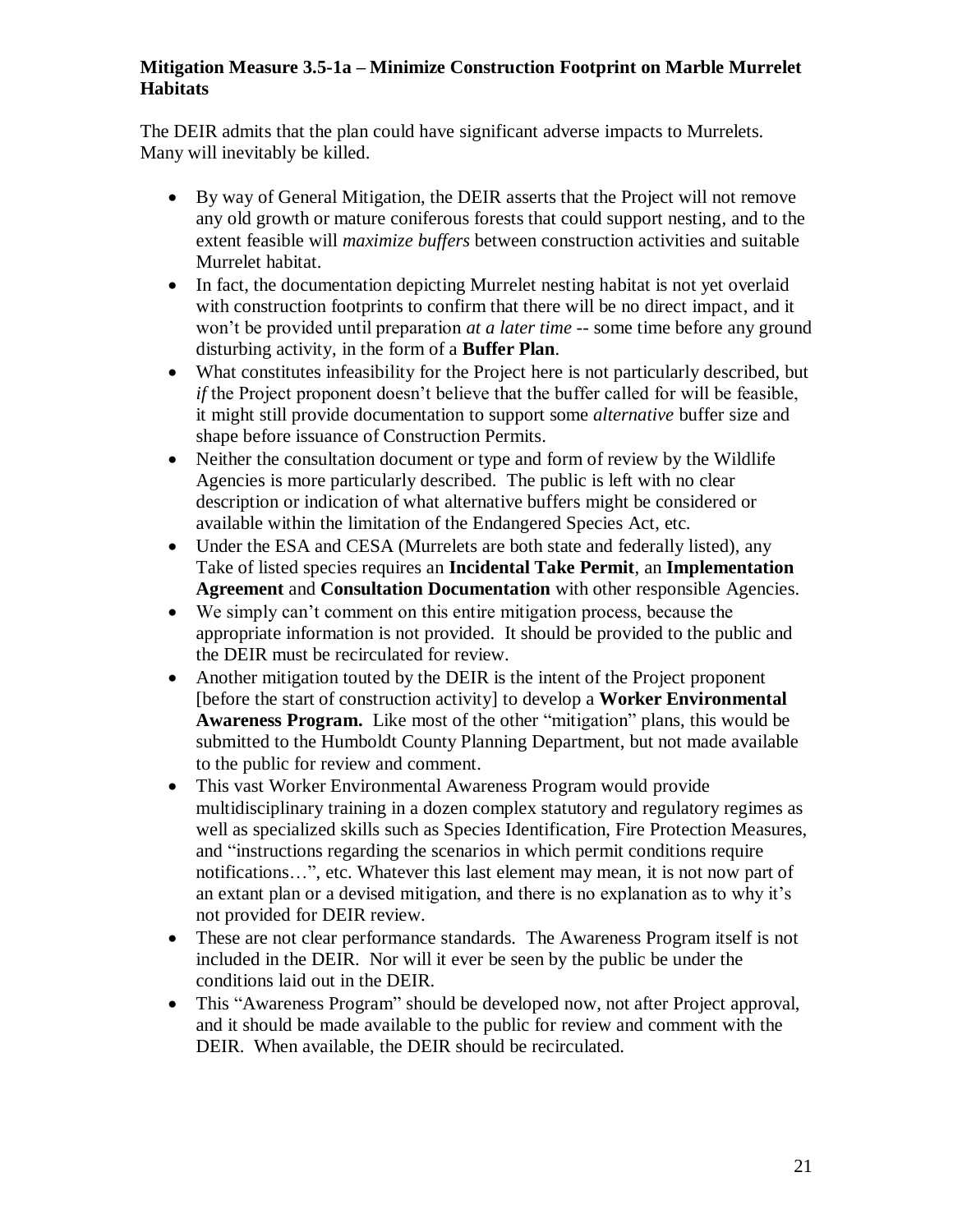#### **Mitigation Measure 3.5-2c – Implement Compensatory Mitigation to Offset Operational Impacts on Marble Murrelets**

- The DEIR requires the Project applicant to prepare and implement a **Marble Murrelet Mitigation Plan** to offset the anticipated level of Murrelet Take over the life of the Project. Whether realistic or accurate, no one can tell, because it is not presented.
- The DEIR estimates that some 20 Murrelets will be killed as a consequence of operation over the course of the Project. "Take" interms of disturbances or nesting behavior interruption may be far greater. Precatory language like "a Murrelet shall be *created* for each one taken" is unexplained in the DEIR.
- Much reliance is placed on corvid control, but it's not quite clear how many jays or crows will have to be killed to "*create* a Marble Murrelet" in compensation for those lost.
- Some reliance is also given to possible *thinning* of forest stands by Public Agencies, to accelerate development of remaining trees to mimic old tree characteristics, possible to create suitable nesting habitat.
- The problems with this proposal is that it is entirely *speculative,* might never occur, remains under the discretion of third party agencies, and would take dozens of years, perhaps a century, to have any effect.
- Given the dire condition of Murrlete populations now, cutting *more* timber in marginal habitat is not universally accepted as mitigation, or even worth the risk of experiment.
- In any event, that plan is not presented in the DEIR. While the DEIR says, "... Applicant shall prepare and implement a Marble Murrelet Mitigation Plan...", The public is told only that the plan will *eventually* describe the proposed measures to minimize and fully mitigate all impacts of the Project on Murrelets, and
- the Plan will describe the monitoring and reporting process to document compliance and effectiveness of minimization and mitigation measures, as well as address who is going to pay for it and how.
- However, those are not specific performance standards; the information to be announced in the plan itself is not available to the public, and it can not be reviewed as part on the Environmental Review Process.
- That plan should be developed now, the measures proposed to minimize and mitigate impacts should be provided in the DEIR for review and recirculation; the monitoring the review process should be spelled out at this time for public review and comment, not later, after the Project is approved.

### **V. Conclusion.**

For all of the reasons described in the foregoing comments, Town of Scotia opposes the Project and recommends the "No Project" alternative be selected if ultimately, any recirculated DEIR is ever certified.

First, however, this DEIR is technically and legally flawed. As many as a couple dozen plans, programs, studies and detailed reports, upon which the DEIR relies for impact analysis and/or mitigation have been *deferred,* delayed to a later time and removed from public scrutiny in connection with the CEQA process. Those deferred matters must be